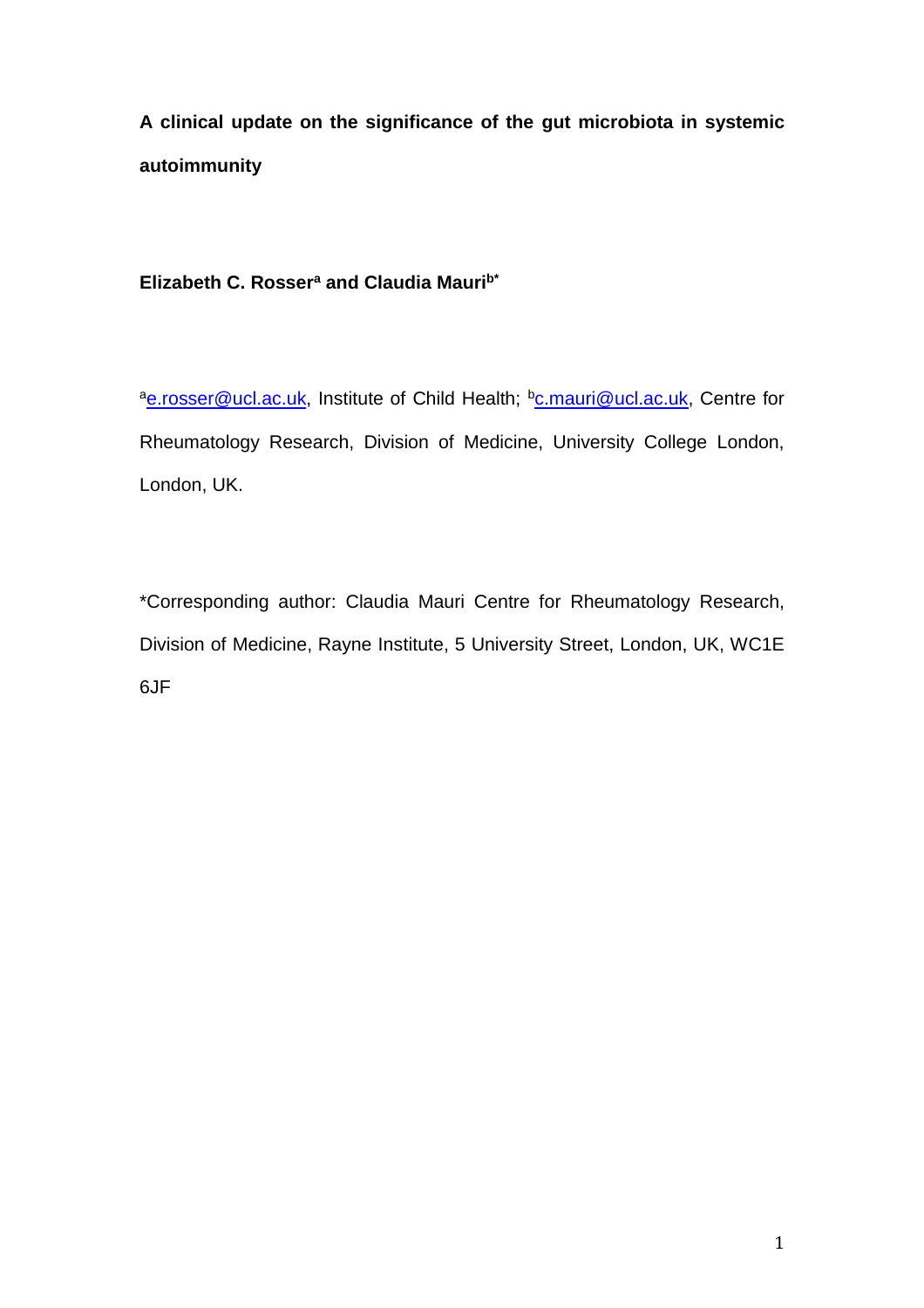### **Abstract**

Systemic lupus erythematosus (SLE) is a complex autoimmune disease where a loss of tolerance to nuclear antigens leads to inflammation in multiple organ systems. The cause of SLE remains ill defined, although it is known that a complex interplay between genes and environment is necessary for disease development. In recent years, case studies have reported that the incidence of SLE in the USA, for example, has increased by approximately 3 fold. Although the reason for this is likely to be multifactorial, it has been hypothesized that the increasing incidence of autoimmune disease is due to considerable shifts in the bacterial communities resident the gut, collectively known as the gut microbiota, following a change in diet and the widespread introduction of antibiotics. Furthermore, a growing body of evidence suggests that the gut microbiota plays a role in the development of a range of autoimmune diseases including inflammatory bowel disease, multiple sclerosis, type one diabetes and rheumatoid arthritis. In this review, we summarize how advances in DNA-based sequencing technologies have been critical in providing baseline information concerning the gut microbiota in health and how variation amongst individuals in controlled by multiples factors including age, genetics, environment and the diet. We also discuss the importance of the gut microbiota in the development of a healthy immune system and how changes in particular bacterial phyla have been associated with immune abnormalities in animal models of autoimmune disease. Finally, in order to place the data in a clinical context, we highlight recent findings showing that abnormalities in the gut microbiota can be detected in patients with SLE, which provides the rationale for greater investigation into whether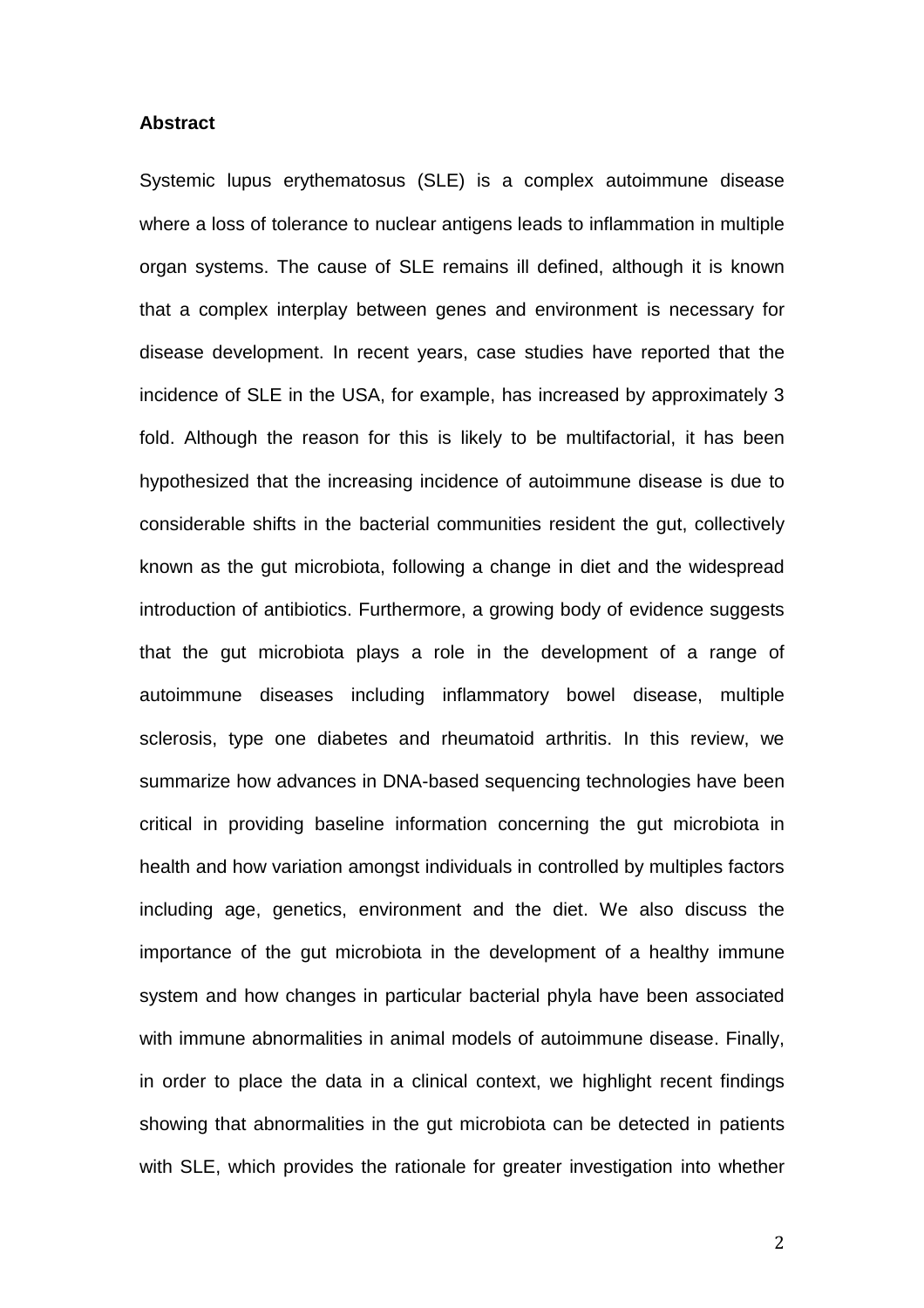microbiota-targeted therapies could be used for the treatment/prevention of disease.

**Key words: gut microbiota, dysbiosis, inflammation, autoimmunity**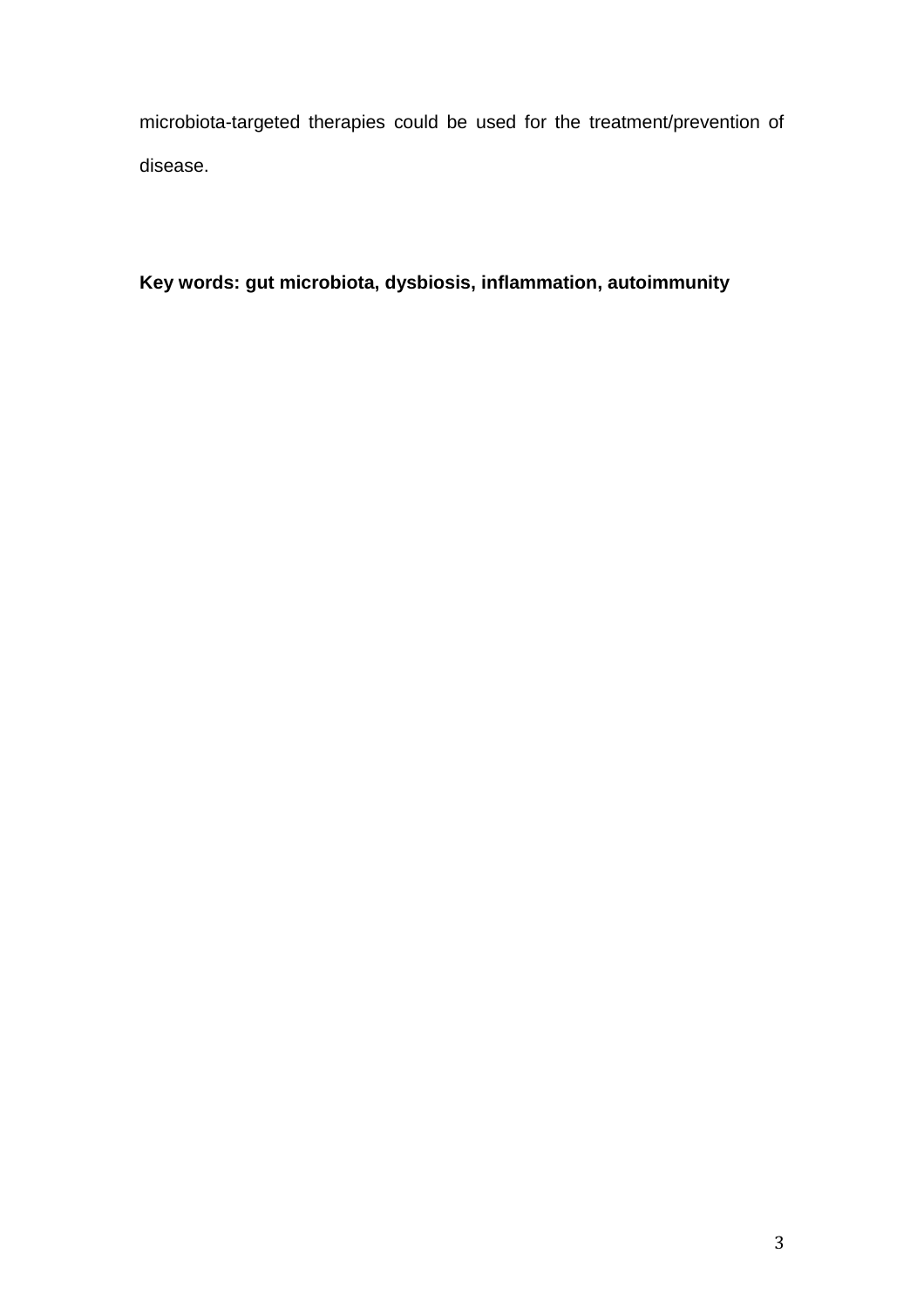## **Introduction**

Systemic lupus erythematosus (SLE) is a chronic systemic autoimmune disease, where a loss tolerance to nuclear antigens leads to pathology that can affect multiple organ systems. The diverse clinical presentations include rashes, arthritis, nephritis, seizures, serotosis, thrombocytopenia and psychosis [\[1\]](#page-21-0). Furthermore, progressive disability and systemic complication lead to high socioeconomic costs, with an unmet need for drugs that reestablish immunological tolerance [\[1\]](#page-21-0). While the precise aetiology of SLE remains unknown, it is hypothesized that disease development is dependent upon a complex interplay between genetic predisposition and environmental factors (Figure 1). The identification of environmental factors that play a role in the development SLE may shed light on new therapeutic avenues for disease prevention/treatment, with growing evidence suggesting that one such factor may be the commensal bacteria that colonize the gastrointestinal tract [\[2](#page-21-1)[,3\]](#page-21-2).

In mammals trillions of commensal microbes, including bacteria, archaea, viruses and unicellular eukaryotes, collectively known as the microbiota, colonize the skin and mucosal surfaces. Whilst the role of viruses, archaea, and unicellular eukaryotes is relatively under studied, in recent years the bacterial components of the microbiota and its role in modulating immune responses has attracted intense investigation. The largest community of commensal bacteria is located in the gastro-intestinal tract, thought to total as many as 10<sup>14</sup> individual bacterium [\[4\]](#page-21-3). An intimate relationship between the host and the gut microbiota has developed following millions of years of coevolution, leading to a mutualistic relationship allowing for microbial survival, whilst preventing the colonization of pathogens [\[5\]](#page-21-4). Other contributions of the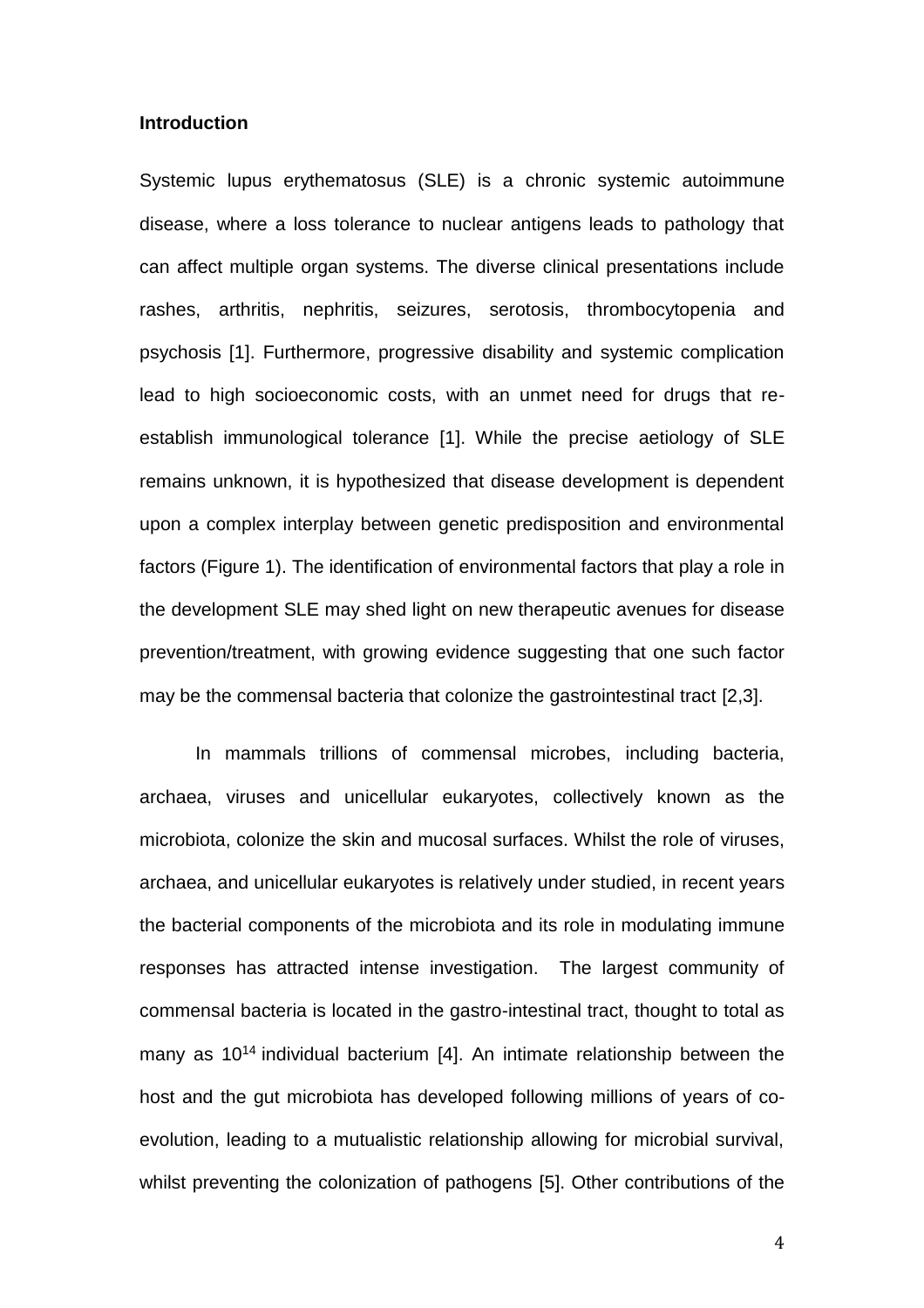gut microbiota to the host include help with metabolism of indigestible dietary components, protection against the colonisation of pathogenic bacteria, the production of certain vitamins, as well as the development of mature and diverse immune responses.

The combined genomes of the gut microbiota, known collectively as the gut microbiome, are thought to contain 100-fold more genes than the human genome [\[6\]](#page-21-5). However, whilst the human genome is rarely modified by environmental factors, the gut microbiome is easily altered by infectious pathogens, antibiotic-treatment, diet, or other non-specific changes in environment, making it an attractive target for potential therapeutic intervention. Changes in the composition of the gut microbiota or changes to the abundance of certain phyla over others, generally defined as dysbiosis, have been implicated as a potential trigger for numerous disorders including systemic autoimmunity [\[4\]](#page-21-3). In order to understand how the gut microbiota can be targeted for therapy, first we must investigate the role of the commensal microflora during health and how this is altered by disease. In this review, we will discuss current knowledge concerning how changes in the composition of the gut microbiota may contribute to the onset of systemic autoimmunity in animal models and in humans. In addition, we will highlight novel findings describing the effect that environmental factors have on the stability of the gut microbiota and consequently to the immune system. A glossary of common terms used in the study of the gut microbiota can be found in Table 1.

## *Study of the gut microbiota and gut microbiome*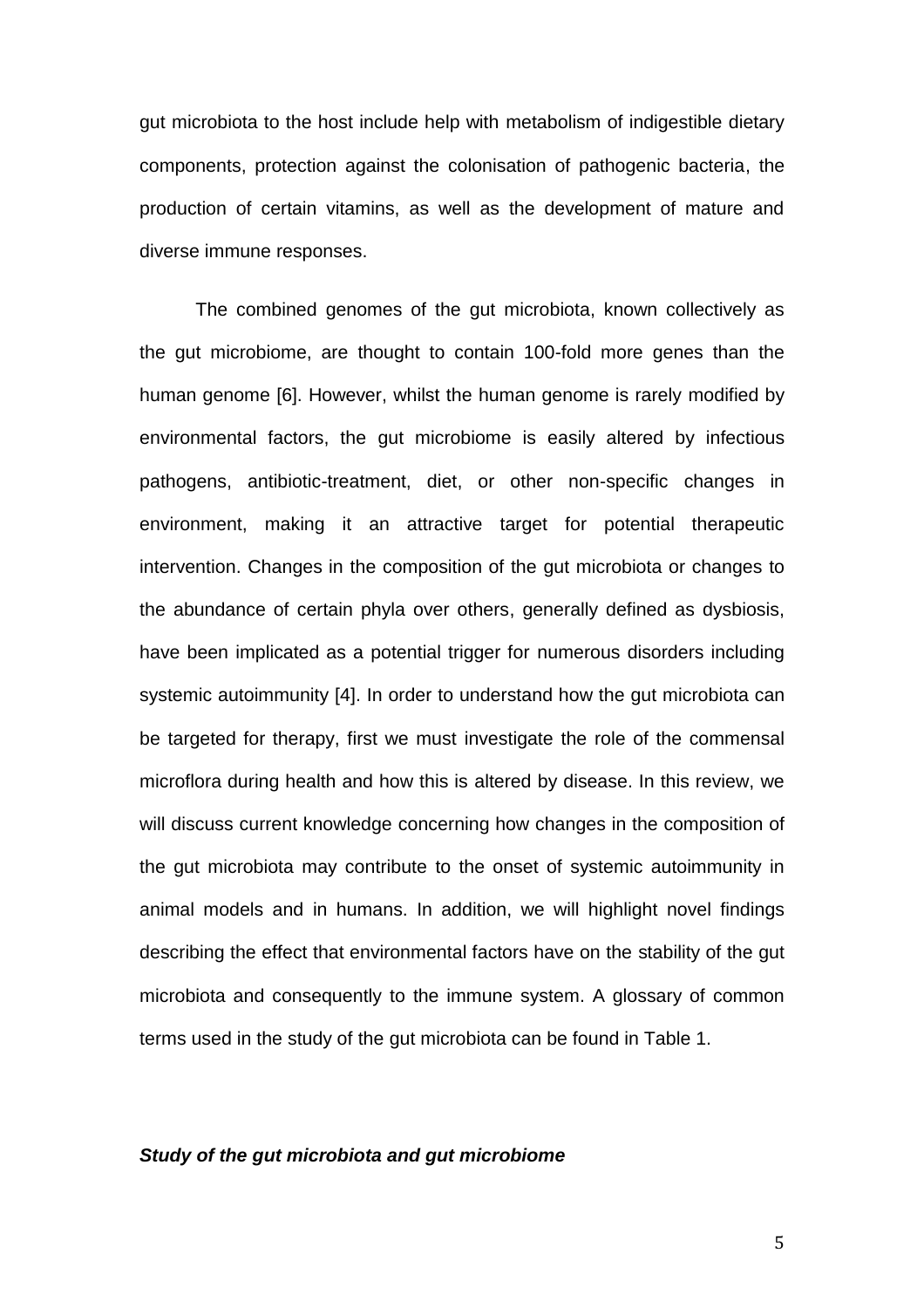The development of DNA-based culture-independent methods has been fundamental for deepening our understanding of the bacterial species that constitute the gut microbiota. To date, the majority of studies investigating the taxonomic identity and function of the gut microbiota have used two DNAbased sequencing methods. The first focuses on sequencing the 16S ribosomal RNA (rRNA) gene. The 16S rRNA gene contains sequences that are highly conserved amongst all bacteria that can be targeted by universal PCR primers [\[7\]](#page-22-0). It also contains hypervariable regions (V1 to V9) that display considerable sequence diversity and which can therefore be used to identify particular bacterial phylotypes [\[7\]](#page-22-0). 16S rRNA sequencing has been extremely useful for phylogeneic classification of particular species within the gut microbiota. However, analysis of the 16S rRNA gene alone does not provide any information about the functional capacity of the gut microbiome. The second widely-used technique, whole-genome shotgun next-generation sequencing (NGS), has been used to overcome this problem. Whole-genome shotgun sequencing analyzes every gene within a given sample, allowing functional profiles to be assigned to the gut microbiota based on the genes that are present, in a process also known as metagenomics.

Considering there is large inter-individual diversity in the gut microbiota, large-scale collaborative studies using NGS such as the European Metagenomics of the Human Intestinal Tract (MetaHIT) project [\[6\]](#page-21-5) and the US Human gut microbiome Project (HMP) [\[8\]](#page-22-1) have been instrumental in providing base-line information about microbial identify and functionality in the gut. We now know that although the gut microbiota is densely populated, there is relatively little phylogenetic diversity in the studied populations. Indeed, up to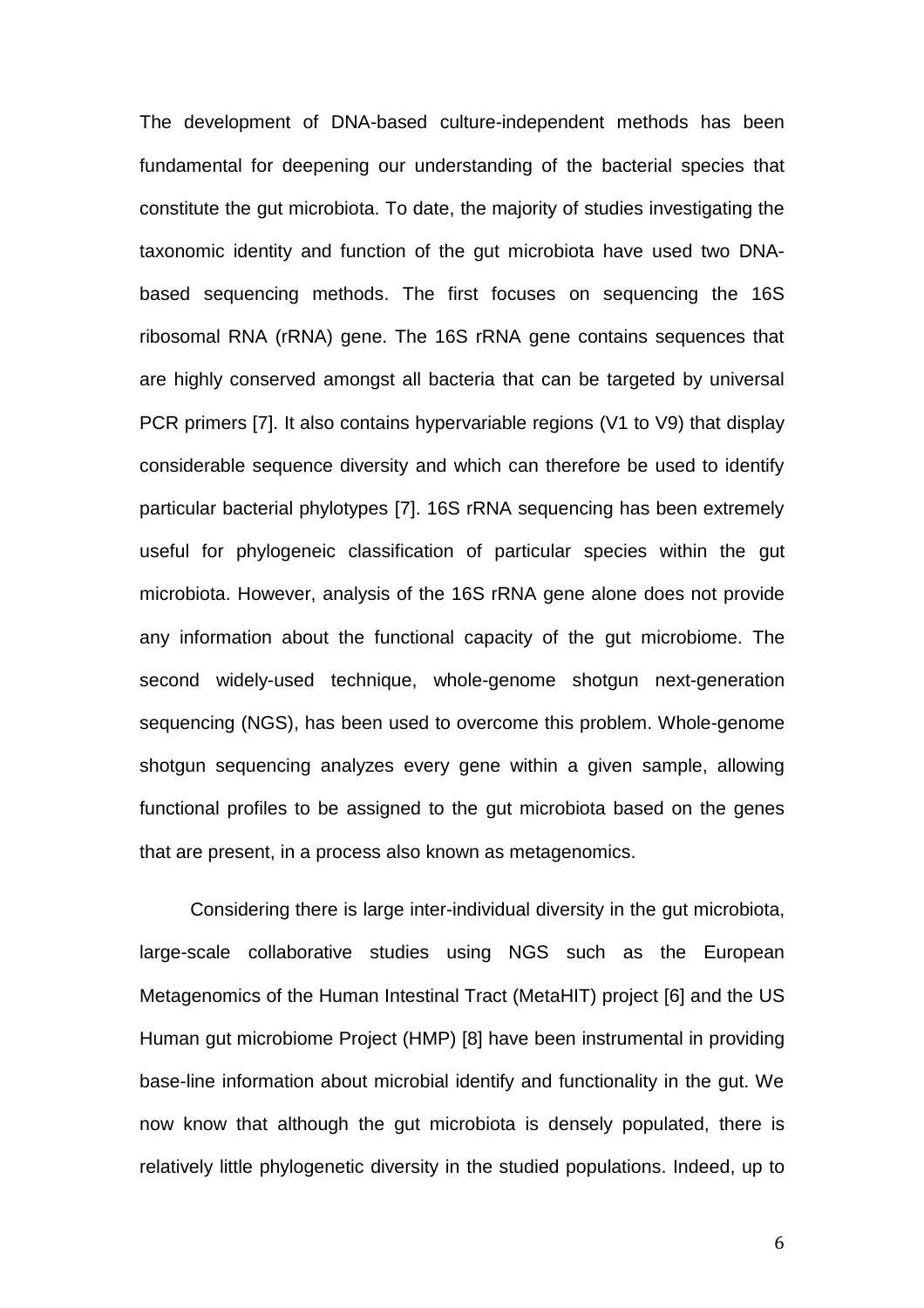90% of the intestinal gut microbiota is dominated by Firmicutes and Bacteroidetes [\[9\]](#page-22-2), although the ratio of these phyla in a particular individual is highly variable [\[10\]](#page-22-3). Other phyla often found as minor constituents include Actinobacteria, Proteobacteria, Fusobacteria and Verrucomicrobia [\[10\]](#page-22-3). Despite the consistency of these main phyla between individuals, there is a considerable variation in their relative proportions and in the species present within each individual phylum. This suggests that it is highly unlikely that a core set of species form the gut microbiota in healthy individuals. It has been suggested that there are in fact three enterotypes of the gut microbiota, which can be identified based on changes in the levels of one of three genera, *Prevotella, Bacteroides* and *Ruminococcus* [\[11\]](#page-22-4). Despite the taxonomic diversity in the gut microbiota between individuals, the gut microbiome maintains a core functionality, which includes the genes necessary for carbohydrate and amino-acid metabolism [\[12\]](#page-23-0). Importantly, as many genes are only expressed under specific conditions, metagenome studies have started to be complemented with meta-transcriptomic and proteomic techniques, which will provide real-time information about gene expression and protein production by the bacteria in the gut.

## *Factors that influence the gut microbiota*

One of the current major challenges in the field of gut microbiota research is to try to understand the factors that influence its colonization and stability in healthy, and what causes dysbiosis in patients with SLE (Figure 2). Furthermore, we need to understand what causes variability in the gut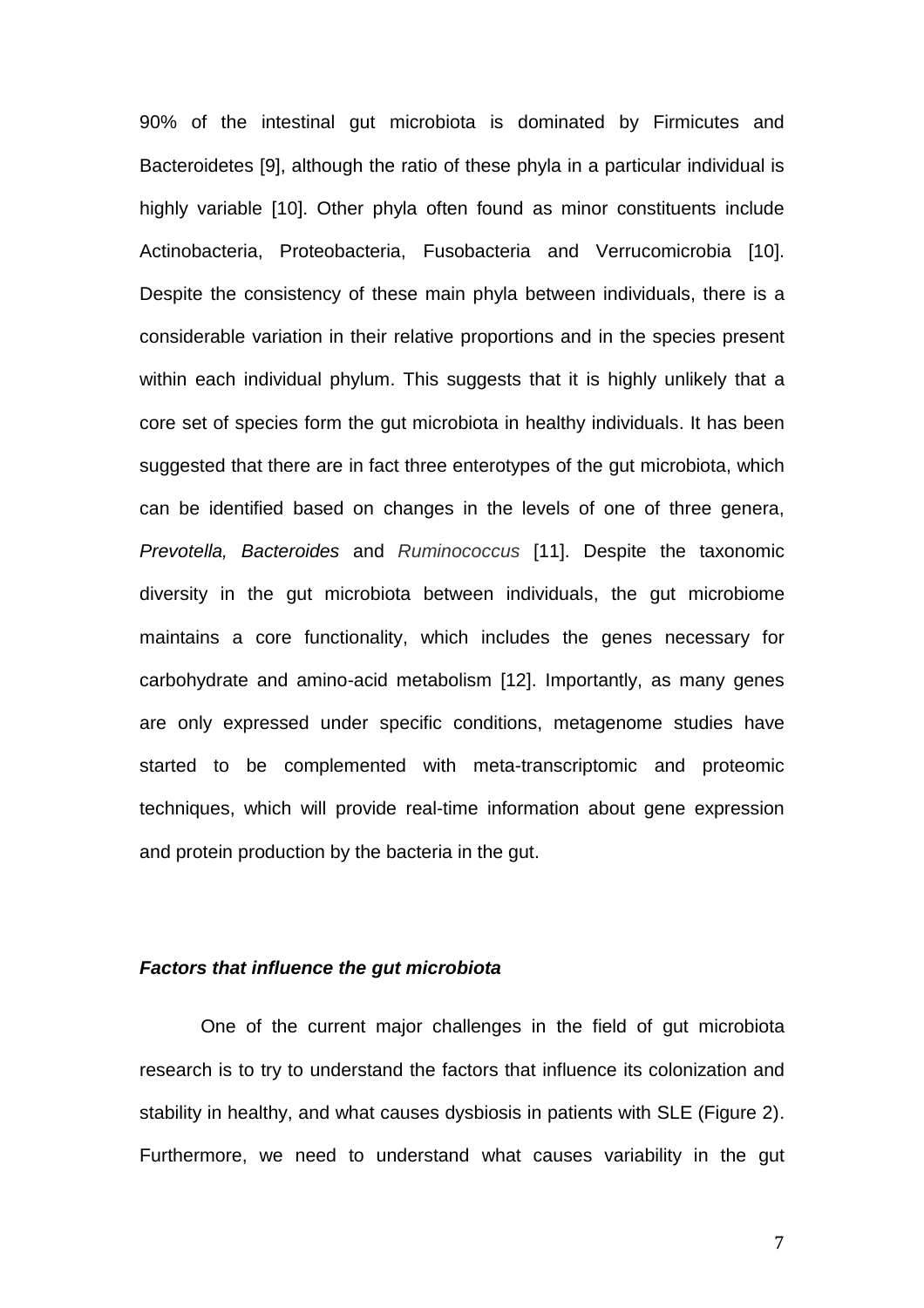microbiota between individuals, or in the same individual over time before we can even consider how manipulating the gut microbiota can be used to treat disease.

### *Age*

Marked changes in the gut microbiota take place with age, with the greatest variability seen early and late in life. Following the initial colonisation event at birth, the communities of gastro-intestinal bacteria undergo compositional changes during the first three years of life to form a relatively stable gut microbiota during adulthood. During infancy, the gut microbiota is relatively unstable; there is greater variation amongst children than adults, albeit less diversity, and it is much more susceptible to environmental changes [\[13\]](#page-23-1). At birth, the sterile neonatal gastrointestinal tract is colonized by facultative aerobes, with bacteria appearing in the faeces within a few hours of birth [\[14\]](#page-23-2). Gradually consumption of oxygen by these bacteria changes the intestinal environment allowing the colonisation of strict anaerobes, which make up the majority of the adult gut microbiota [\[15\]](#page-23-3). Many outside factors can influence the colonisation event at birth, with one of the first major determinants being the mode of delivery (e.g. vaginal birth or caesarian section) [\[16\]](#page-23-4). Other factors that can affect the neonatal gut microbiota include the environment during birth (e.g. at home or in the hospital), prematurity, breastfeeding and antibiotic-treatment of the mother or baby [\[17\]](#page-24-0). Although recent studies have commented that changes to the gut microbiota during early-life cannot be detected in adulthood [\[18\]](#page-24-1), it is has been suggested that this is a crucial developmental period or "window of opportunity" in which changes to the gut microbiota can have long-lasting effects on the immune system [\[19\]](#page-24-2). Indeed,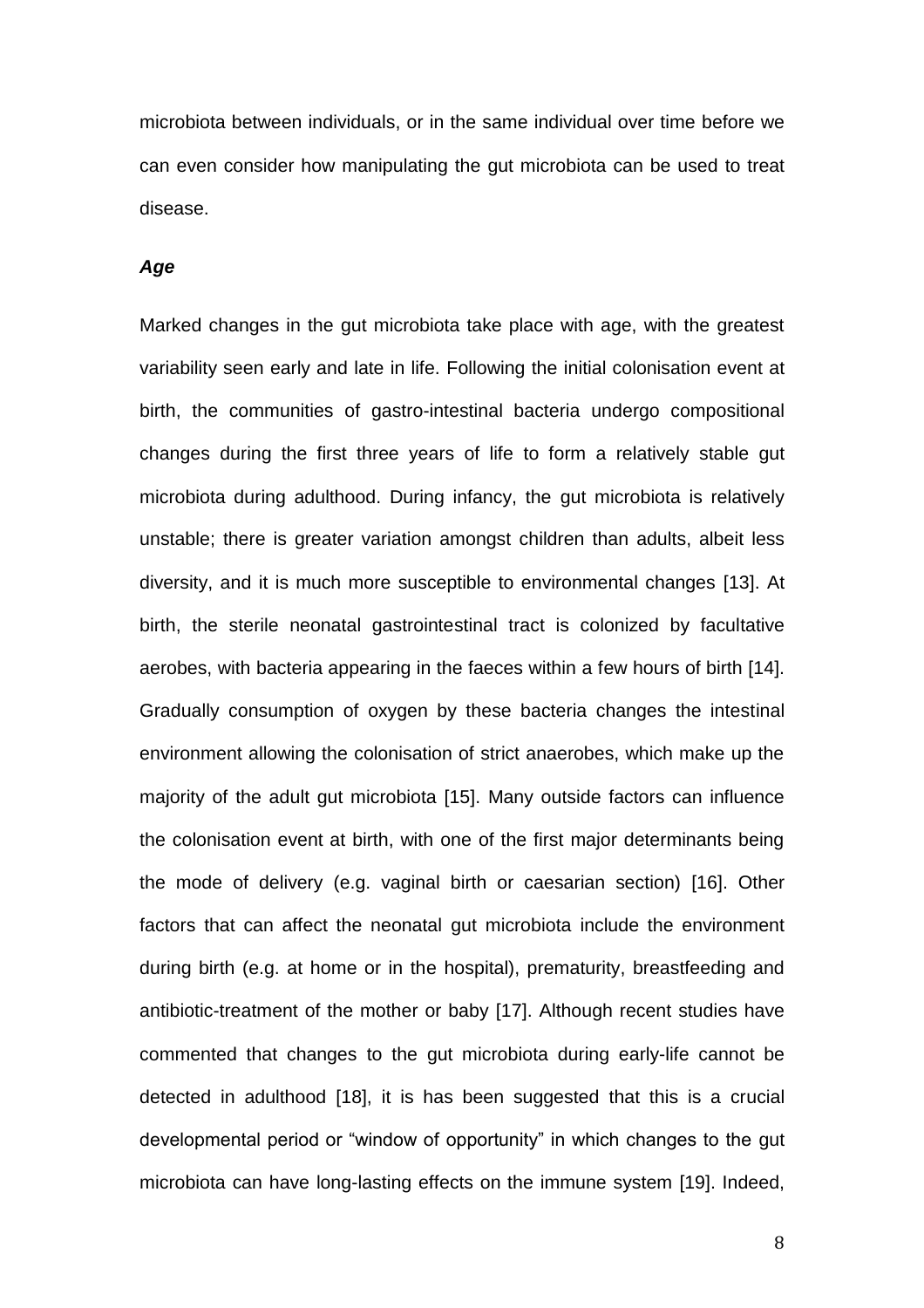early-life antibiotic use has been identified as a predisposing risk factor for both peadiatric-onset inflammatory disorders such as Juvenile Idiopathic Arthritis (JIA) [\[20](#page-24-3)[,21\]](#page-24-4), type 1 diabetes [\[22\]](#page-24-5) and asthma [\[23\]](#page-25-0). Understanding exactly how the colonisation event influences the development of the immune system may therefore be important for the prevention of systemic autoimmunity in both children and adults.

Similarly to infants, there is more microbial variation amongst elderly individuals. The most marked change in the gut microbiota of elderly individuals is an increase in the proportion of Bacteriodetes and a decrease of Firmicutes. However it is difficult to reach a definitive conclusion regarding the potential impact that this unbalance has on the immune system due to a high variation amongst different individuals [\[24\]](#page-25-1). Despite this, it has been suggested that a decrease in microbial diversity correlates with increased frailty and the levels of inflammatory markers during age [\[25\]](#page-25-2). As the worldwide population ages and given the importance of age-related onset of autoimmunity, more information is needed to understand why/how the ecological make-up of the gut microbiota changes over time and how this impacts healthy aging.

## *Genetics*

Similarities amongst familial pairs (e.g. mother-daughter, twin-pairs) indicate that gut microbiota may be influenced by genetics [\[26](#page-25-3)[,27\]](#page-25-4). However, as there is similar co-variation amongst monozygotic and dizygotic twins, other factors are also likely to influence familial resemblances in the gut microbiota [\[27\]](#page-25-4).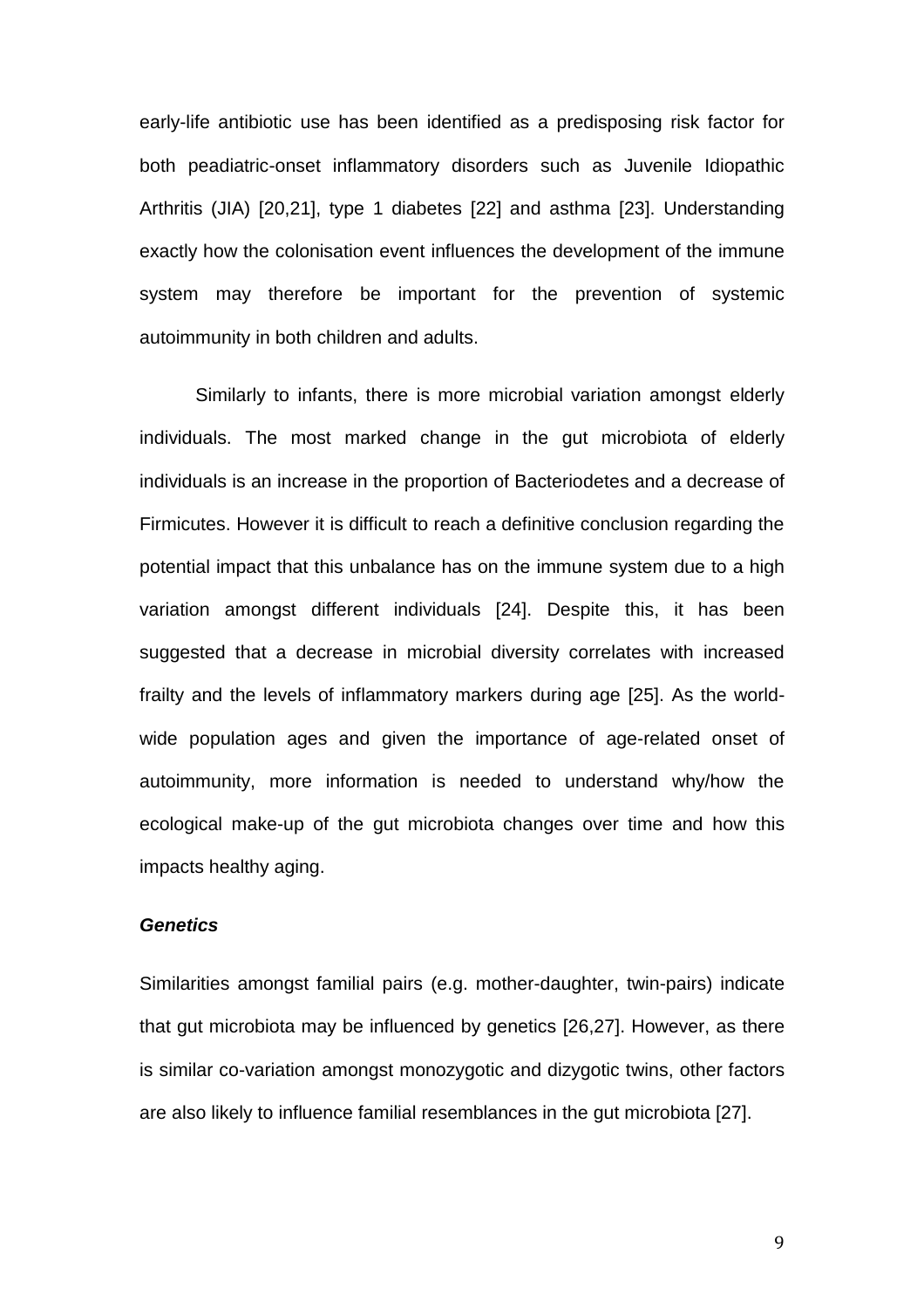It is known that one genetic factor that influences the gut microbiota is sex. The gut microbiota of female and male mice is significantly different after puberty [\[28\]](#page-25-5) and studies utilising non-obese diabetic (NOD) mice have shown that germ-free mice no longer display a gender-bias in disease development [\[28\]](#page-25-5). More recently, studies in humans have shown that changes to the gut microbiota associated with enthesitis-related arthritis (where inflammation occurs at the sites where tendons attach to bones) and obesity can be segregated based on sex [\[29](#page-26-0)[,30\]](#page-26-1). Notably, as women are more likely to develop autoimmunity than men, it has been proposed that sex has a twostep effect on autoimmune disease development, influencing both the production of hormones and colonization of microbes [\[28\]](#page-25-5). Other genetic factors may also influence the gut microbiota. For instance, HLA haplotype may support the growth of particular bacteria. One study has shown that the gut microbiota of HLA-transgenic mice expressing the rheumatoid arthritis (RA)-susceptible DRB1\*0401 gene is not defined by age or sex when compared to HLA-transgenic mice expressing the RA-resistant DRB1\*0402 gene, but rather an increased abundance of *Allobaculum Sp.* [\[31\]](#page-26-2)*.* More work is needed to understand how autoimmune disease risk-associated alleles and sex interact to affect the composition of the gut microbiota and the development of autoimmune disease.

## *Environment*

Environmental factors that influence microbial diversity in the gut are extremely varied. Geographically defined populations can be segregated based on characteristic differences in the gut microbiota. For example, individuals living in the USA have a distinctly different faecal gut microbiota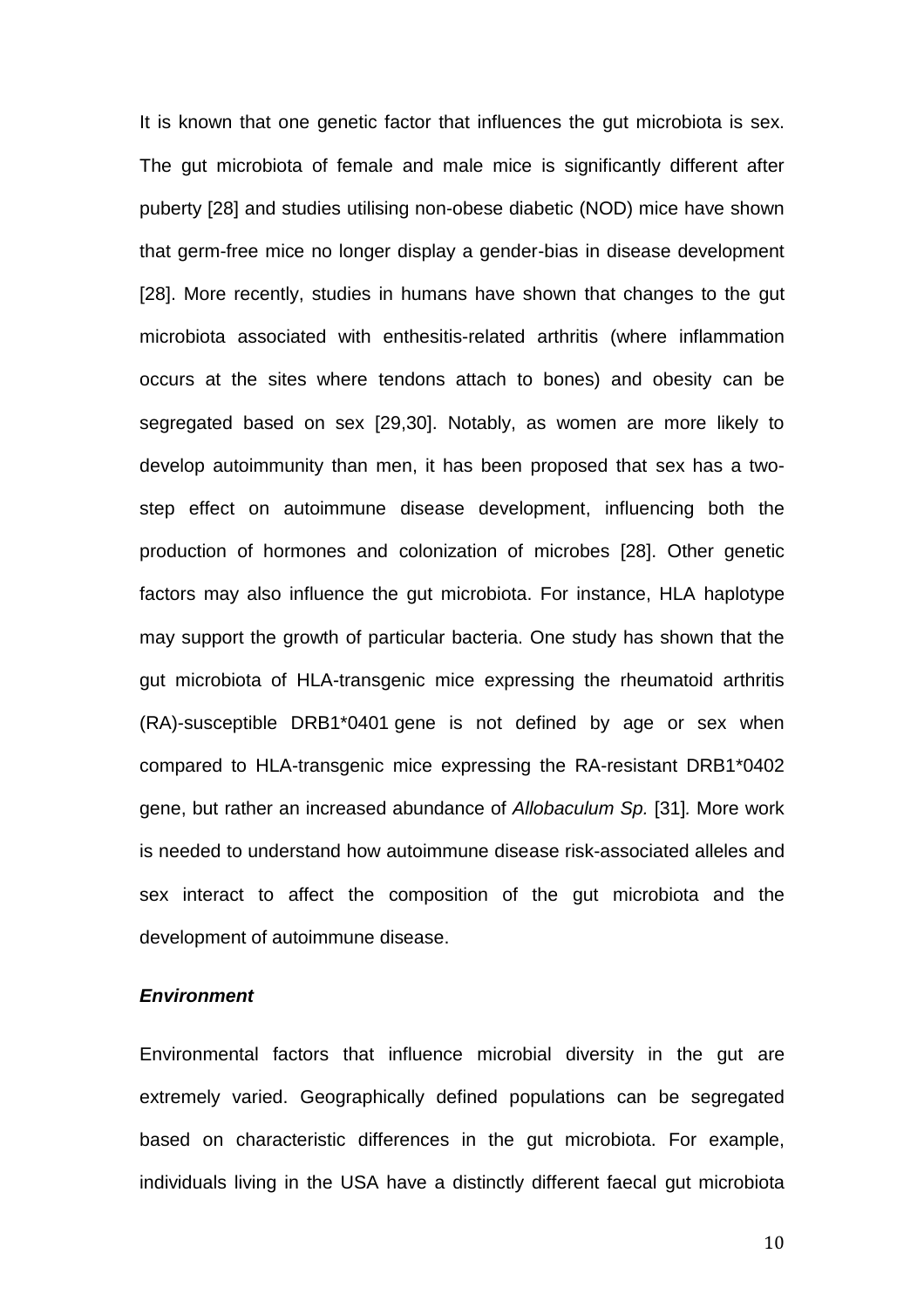compared to individuals living in Malawi or South America [\[15\]](#page-23-3). These changes in the gut microbiota are likely to be due to multiple factors including genetics and hygiene practices. However, dietary information collected from these cohorts indicates that whereas the diet of individuals living in Malawi and South America is rich in plant-derived polysaccharides, adults in the USA have a more protein-rich diet [\[15\]](#page-23-3). Two of the main genera of the gut microbiota used to segregate enterotype [\[11\]](#page-22-4), namely *Prevotella* and *Bacteroides* seem to correlate with location and diet. *Prevotella* predominates in individuals who have a diet that is high in plant-derived polysaccharides or fibre, whilst *Bacteroides* is increased in diets rich in protein and saturated fats [\[32\]](#page-26-3). Direct evidence concerning the impact of the diet on the gut microbiota has also been collected; changing carbohydrate intake over four weeks leads to a profound and rapid change in the gut microbiota and its metabolic output [\[33,](#page-26-4)[34](#page-26-5)[,32\]](#page-26-3). Similarly to changes in enterotype, the incidence and prevalence of autoimmune disease varies based on geography, indicating that dietary differences and changes to hygiene practices that affect the gut microbiota may affect autoimmune disease development. Importantly, diet also directly influences the production of micronutrients produced by the gut microbiota. These products, such as short-chain fatty acids (SCFAs), and polyamines can directly influence host physiology (reviewed in [\[35\]](#page-27-0)), which may in turn affect the development of autoimmunity. For example, SCFAs, such as butyrate, acetate and propionate, which are the end products of carbohydrate fermentation by the gut microbiota, support barrier function in the intestine by acting as a nutrient source for colonocytes [\[36\]](#page-27-1) and can induce the differentiation of colonic [\[37\]](#page-27-2) and peripheral Tregs [\[38\]](#page-27-3).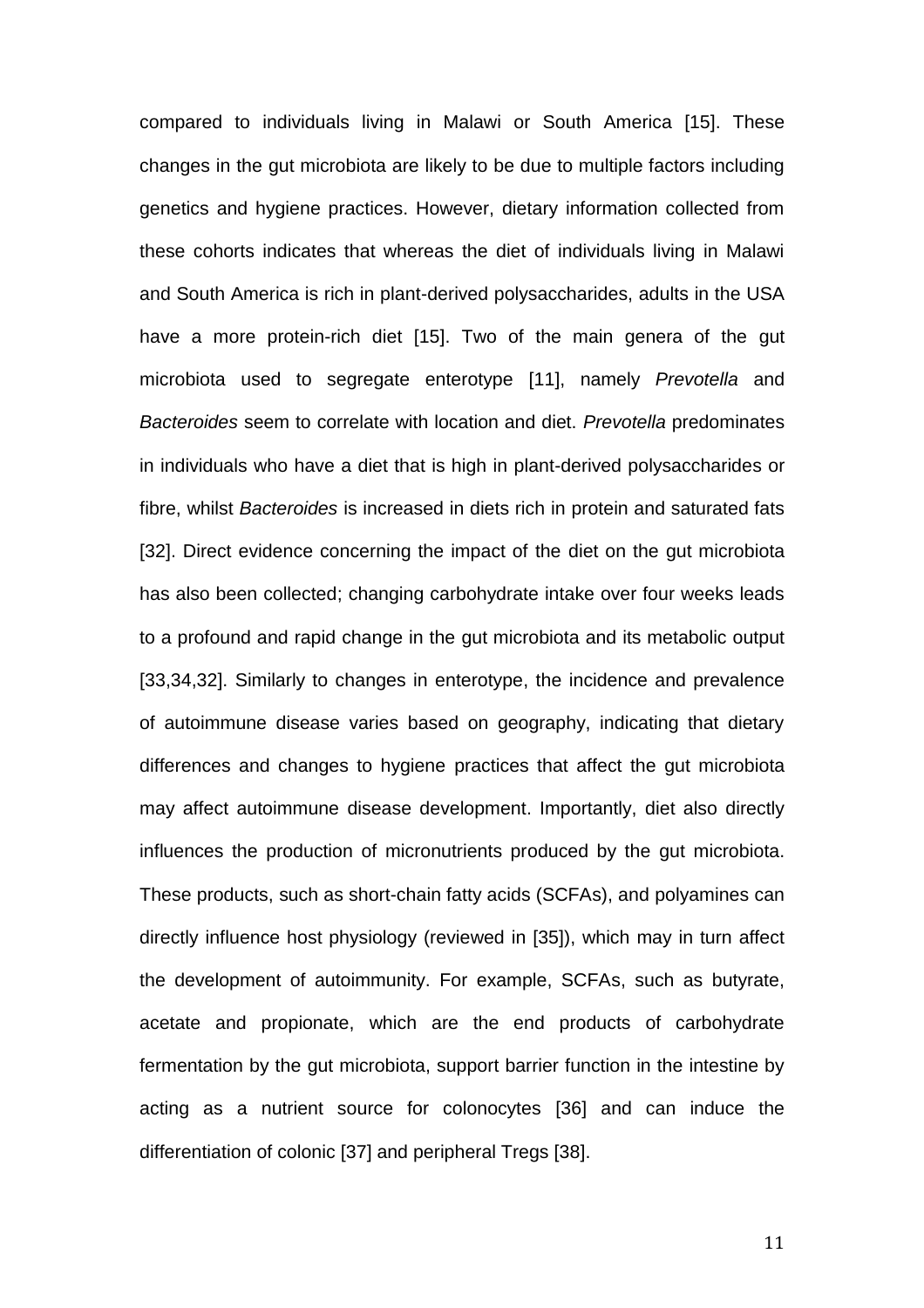#### *Gut microbiota and immune system – a reciprocal relationship*

In the healthy gut, the gut microbiota is constantly monitored by the mucosal immune system. Further to the physical barrier between the gut-epithelium and the bacteria in the lumen, formed by of a thick mucus layer, antimicrobial peptides, and secretory IgAs, lamina-propria resident macrophages and dendritic cells (DCs) survey the mucosal surfaces for unwanted or pathogenic bacteria [\[39\]](#page-27-4). Intestinal macrophages are involved in direct killing of bacteria via phagocytosis, whilst DCs, by presenting antigens to T and B cells, prime B and T cells to add another layer of protection at the mucosal surface [\[39\]](#page-27-4). In return, the gut microbiota directly affects the development of the immune system.

Animal models have been critical for understanding how the gut microbiota influences immune system development. Germ-free mice, which are reared in a sterile environment and are devoid of commensal gut microbiota, have smaller isolated lymphoid follicles [\[40\]](#page-27-5) and Peyer's patches compared to specific-pathogen free (SPF) mice [\[41\]](#page-28-0), as well as numerous deficiencies in the function and number of both lymphoid and myeloid-derived cells [\[41\]](#page-28-0). Perhaps the most striking differences between germ-free and SPF mice are the reduction of both the levels of secretory IgA and plasma cells in the intestine, demonstrating that commensal microbes are the driving force behind the development of the mucosal immune system [\[42\]](#page-28-1). T cell subsets in the gut are also abnormal in germ-free mice; there are reductions in T helper 17 (Th17) cells in the lamina propria of the small intestine [\[43\]](#page-28-2) and in Tregs in the colonic lamina propria [\[44\]](#page-28-3). Changes to the peripheral immune system are also observed in germ-free mice, in particular there is a reduction in serum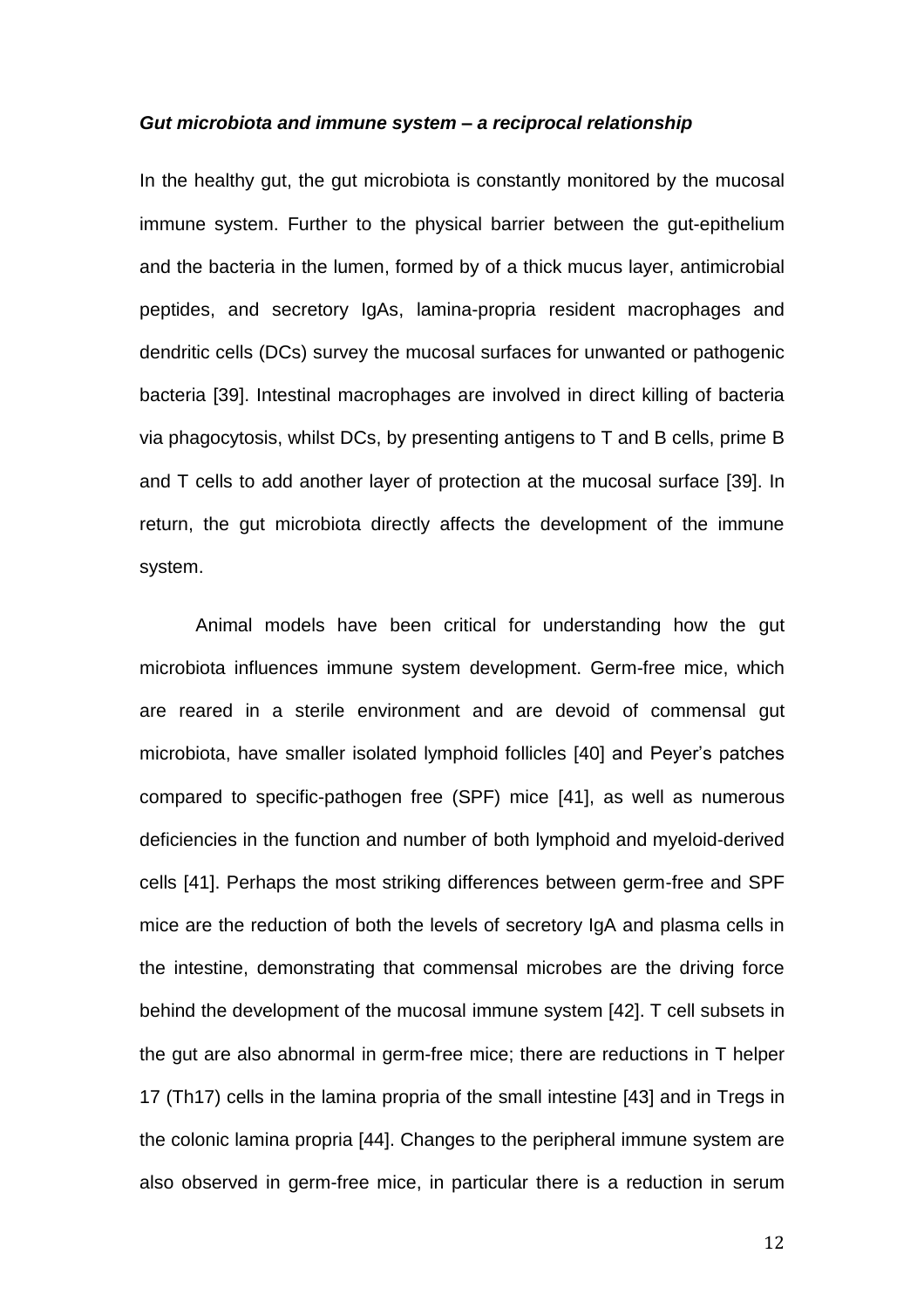levels of IgG [\[45\]](#page-28-4), perhaps due to fewer germinal centres in the spleen and mesenteric lymph nodes [\[46\]](#page-28-5). Mice in which the gut microbiota has been manipulated by antibiotic-treatment have also been used to provide important evidence concerning how the gut microbiota influences systemic immune homeostasis. For example, antibiotic-treatment of adult mice affects cytokine production by splenic macrophages, which has been associated with problems in the antiviral response to LCMV [\[47\]](#page-28-6) and the differentiation of regulatory B cells [\[48\]](#page-29-0). Importantly, germ-free mice and antibiotic-treated mice have also been used to demonstrate that the gut microbiota directly influences the development of autoimmunity.

# **Evidence that the gut microbiota influences systemic autoimmunity; lessons from animal models**

One of the first mouse models used to demonstrate that commensal bacteria influences peripheral autoimmunity was the K/BxN T cell receptor transgenic spontaneous mouse model of arthritis. K/BxN mice do not develop arthritis if housed in a germ-free environment, which is paralleled by a decrease in the production of autoantibodies, germinal centre formation, and Th17 cells compared to conventionally housed K/BxN (CNV) mice [\[49\]](#page-29-1). In this model, monocolonisation with segmentous filamentous bacteria (SFB) alone is sufficient to restore arthritis by inducing the differentiation of Th17 cells in the lamina propria, which can recirculate to the joint to cause arthritic inflammation [\[49\]](#page-29-1). It has also been reported that SFB-induced Th17 cells in the lamina propria can also recirculate to the brain causing inflammation in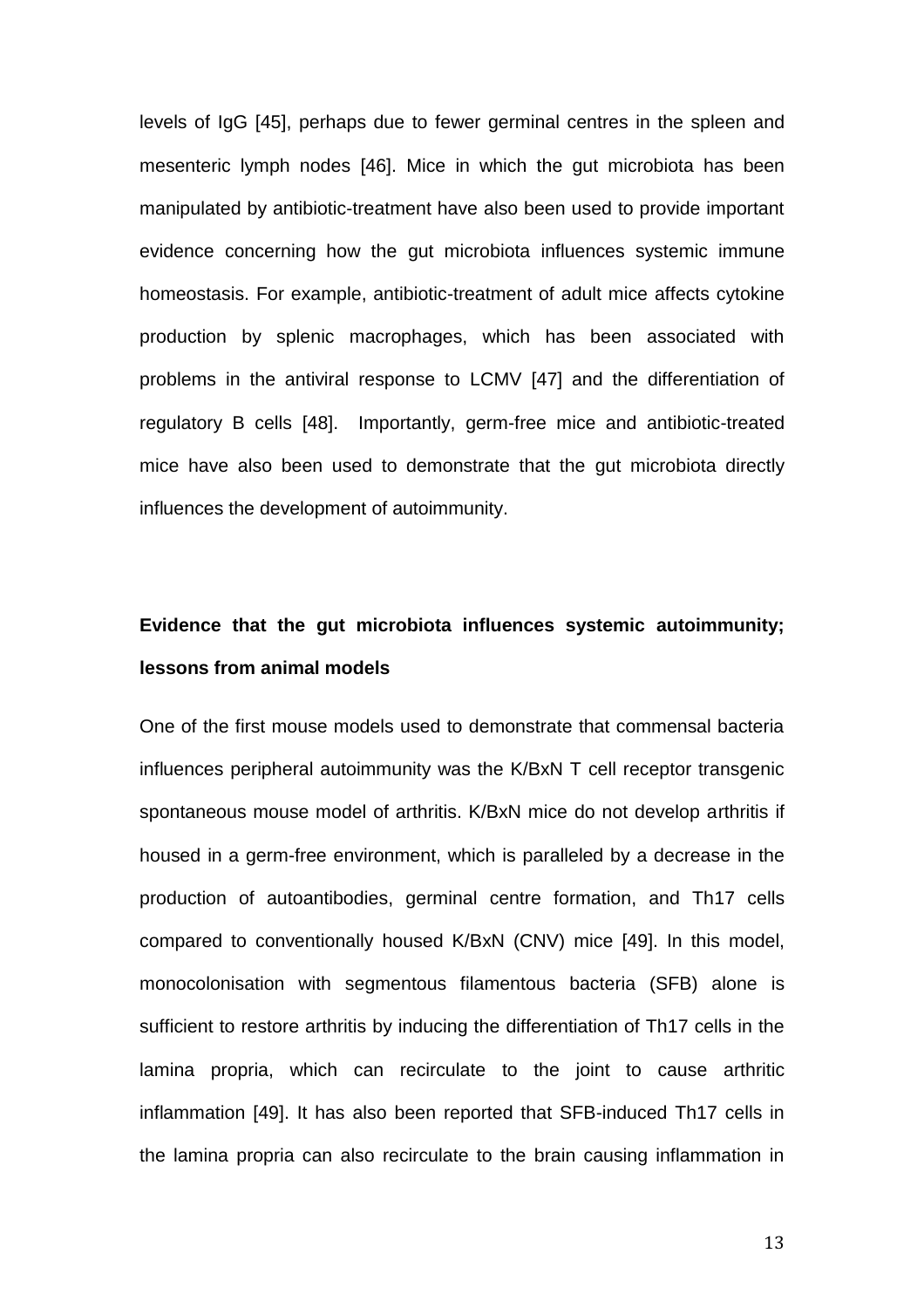experimental autoimmune encephalitis (EAE) [\[50\]](#page-29-2). Interestingly, monocolonisation with SFB has also been associated with the production of antinuclear antibodies in mice treated with  $LT\beta R$ -Fc during and after gestation [\[51\]](#page-29-3). LT $\beta$ R-Fc treated mice do not develop normal secondary lymphoid organs, and a proportion spontaneously produces antinuclear antibodies in an IL-17 dependent manner [\[51\]](#page-29-3). A caveat to this data is that no human equivalent of SFB has been identified making the clinical relevance of these studies unclear. Importantly, the gut microbiota does not only influence the differentiation of autoreactive T cells. In a spontaneous model of multiple sclerosis, demyelination is initiated in germ-free mice following colonisation with faeces isolated from SPF mice and is caused following entry of auto-antigen specific B cells into the germinal center of cervical lymph nodes [\[52\]](#page-29-4). In addition, we have recently demonstrated that changes to the gut microbiota caused by antibiotic-treatment or by changing the sterility of housing conditions reduces not only the severity of antigen-induced arthritis but also the differentiation of IL-10 producing regulatory B cells [\[48\]](#page-29-0). Alterations in the gut microbiota due to antibiotic-treatment or changes in housing environment led to a significant decrease in the production of IL-1 $\beta$  and IL-6, which in combination directly promote the differentiation of regulatory B cells [\[48\]](#page-29-0).

In mouse models, a role for the intestinal gut microbiota in the development of SLE is less clear than for the development of arthritis and multiple sclerosis – the onset and severity of lupus-like disease is not profoundly altered in germ-free mice [\[53-55\]](#page-29-5). However, there is emerging evidence that there is dysbiosis and gut-pathology in many models of lupus. Female lupus-prone MRL/Mp-*Faslpr* (MRL/lpr) mice display changes in faecal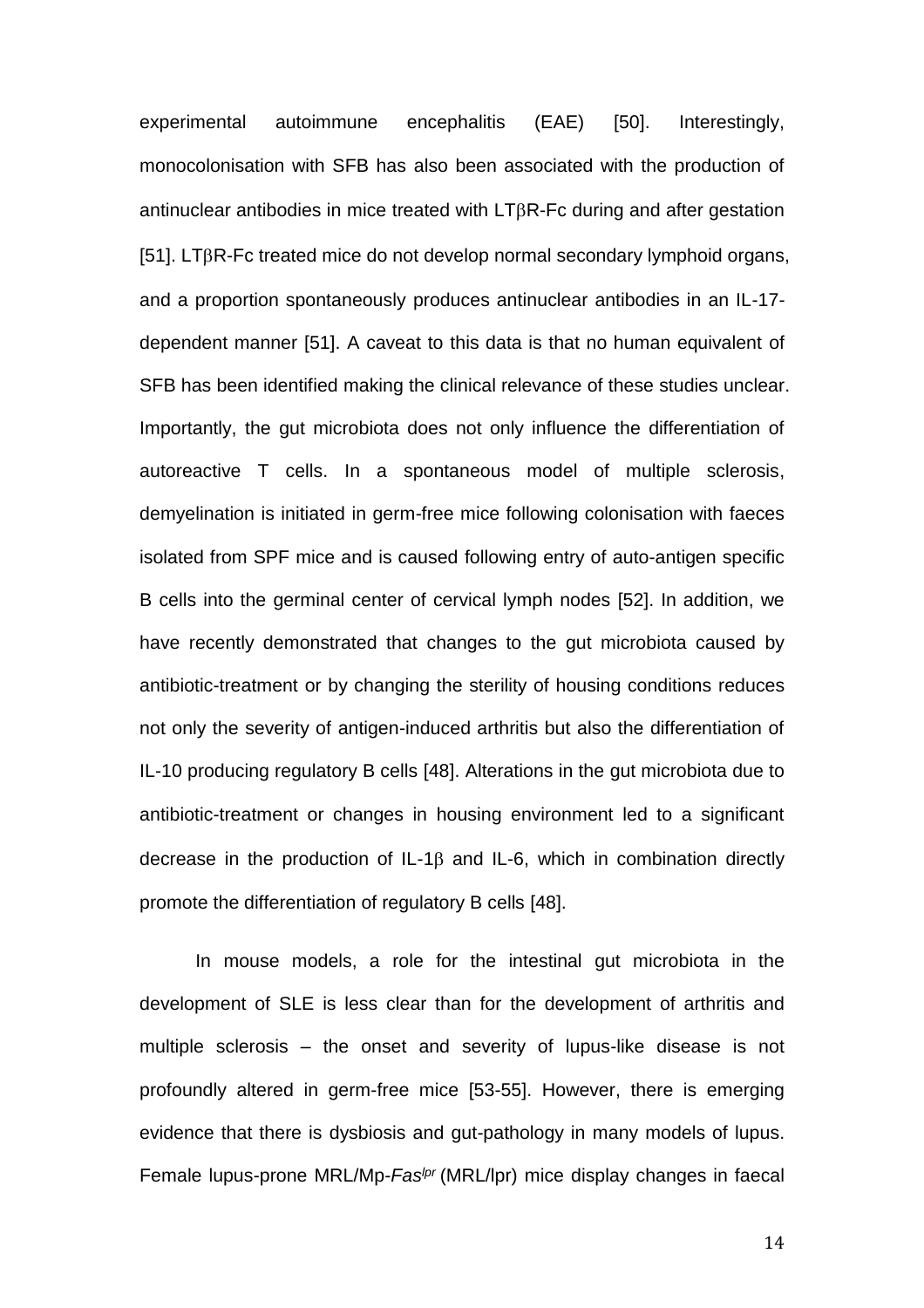bacteria; there is an increase the family *Lachnospiraceae* and a decrease in *Lactobacillaceae* [\[56\]](#page-30-0). Notably, unlike many other disorders where a decrease in diversity has been associated with disease, MRL/lpr mice have increased microbial diversity in the faeces compared to non-disease controls [\[56\]](#page-30-0). In this study the authors observed that there were sex-related changes in the gut microbiota of lupus-prone mice compared to healthy mice; females were more likely to have an increase in *Lachnospiraceae,* which correlated with the development of more severe disease [\[56\]](#page-30-0). This observation is particularly relevant to human disease as women are approximately 10 times more likely to develop SLE that men. Another study also commented that gender-related differences could be observed in the gut of lupus-prone mice. Female SWR x NZBF<sub>1</sub> (SNF<sub>1</sub>), which develop more severe nephritis than their male counterparts, have more plasma cells and  $\alpha$ 4 $\beta$ 7-expressing T cells in the Peyer's patches than male  $SNF_1$  mice [\[57\]](#page-30-1). Furthermore, analysis of RNA expression in the distal ileum showed that female SNF<sub>1</sub> mice express much higher levels of pro-inflammatory mediators including IL-6, IL-9, IL-17, IL-22, IFN- $\alpha$  and IFN- $\beta$  than male mice [\[57\]](#page-30-1). Although the gut microbiota was not analysed in this study, it does further support a role for the gut microbiota in lupus development and the gender bias of this disease. The important role of gut microbiota in driving a gender bias in autoimmunity more generally is supported by a study showing that diabetes in female mice can be suppressed by transferring gut microbiota from male mice into immature females [\[58\]](#page-30-2).

Further evidence reinforcing a role for the gut microbiota in the development of lupus has been demonstrated by studies showing that dietary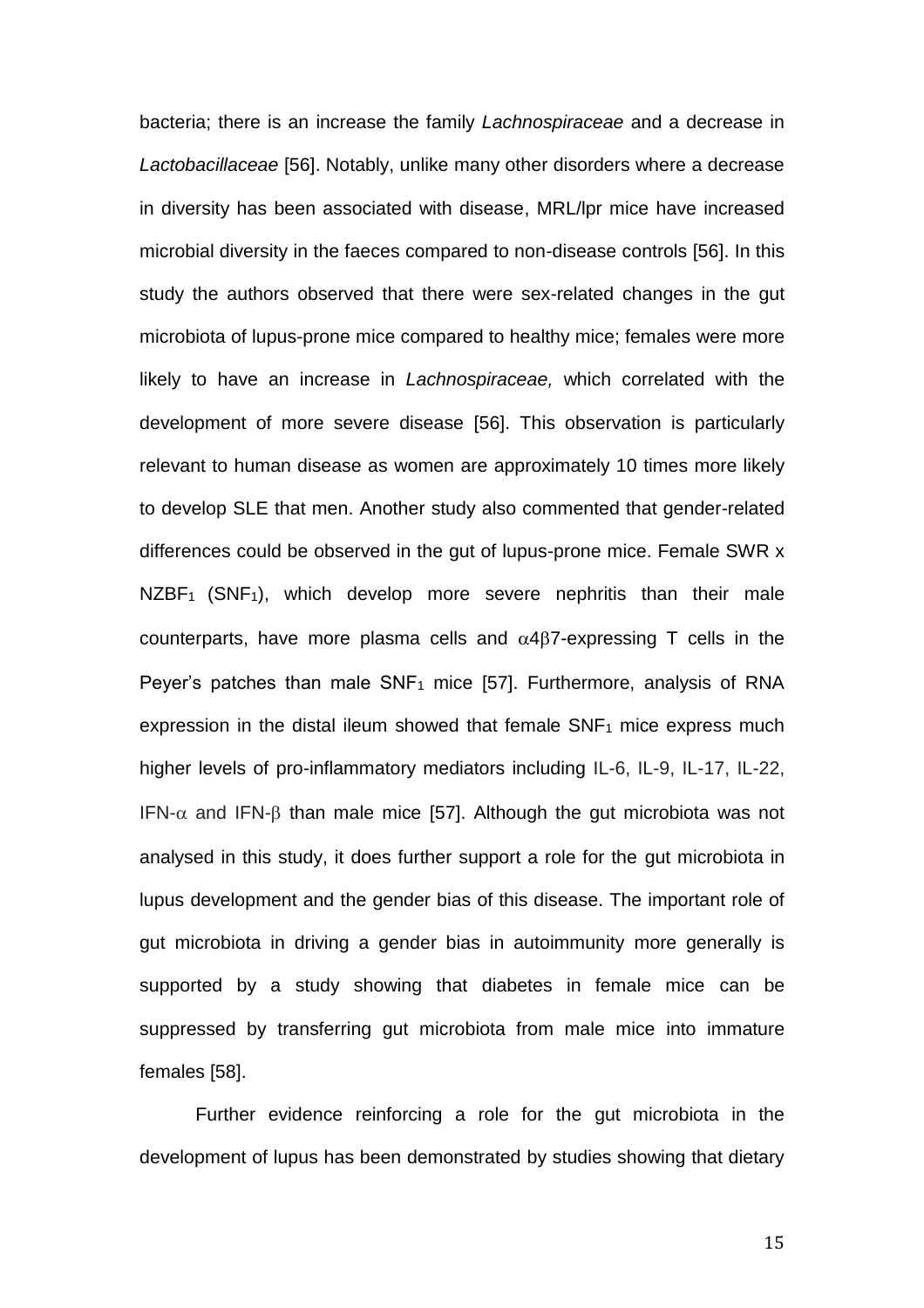manipulations can affect the severity and progression of disease. Feeding SNF<sup>1</sup> mice acidified water (AW) delays the onset of nephritis compared to mice fed neutral water (NW); this is mirrored by a decrease in circulating antinuclear antibodies and plasma cells [\[59\]](#page-30-3). AW-mice displayed gross differences in the gut microbiota compared to NW-mice, including a reduction in  $\beta$ -diversity. Interestingly, in contrast to the K/BxN arthritis model, although the development of disease in NW-mice was associated with an increase in Th17 associated cytokines and genes in the distal ileum, no differences in SFB were observed [\[59\]](#page-30-3). This suggests that one bacterium alone is unlikely to drive autoimmunity but that multiple species may support Th17 differentiation.

# *Evidence that the gut microbiota influences systemic autoimmunity; human sequencing studies.*

NGS-studies of human faeces have demonstrated that dysbiosis can be detected in several autoimmune diseases including rheumatoid arthritis [\[60,](#page-30-4)[61\]](#page-31-0), type 1 diabetes [\[22\]](#page-24-5), multiple sclerosis [\[62\]](#page-31-1) and inflammatory bowel disease [\[63\]](#page-31-2). Varying phenotypes have been described, including the observation that the gut microbiota in patients at disease onset, during chronicity, and following treatment is different [\[60,](#page-30-4)[61\]](#page-31-0). This suggests that, while gut microbiota may alter disease development, inflammation and medication may both also affect the gut microbiota, a significant consideration when using enterotype to predict disease or when designing future therapeutic strategies.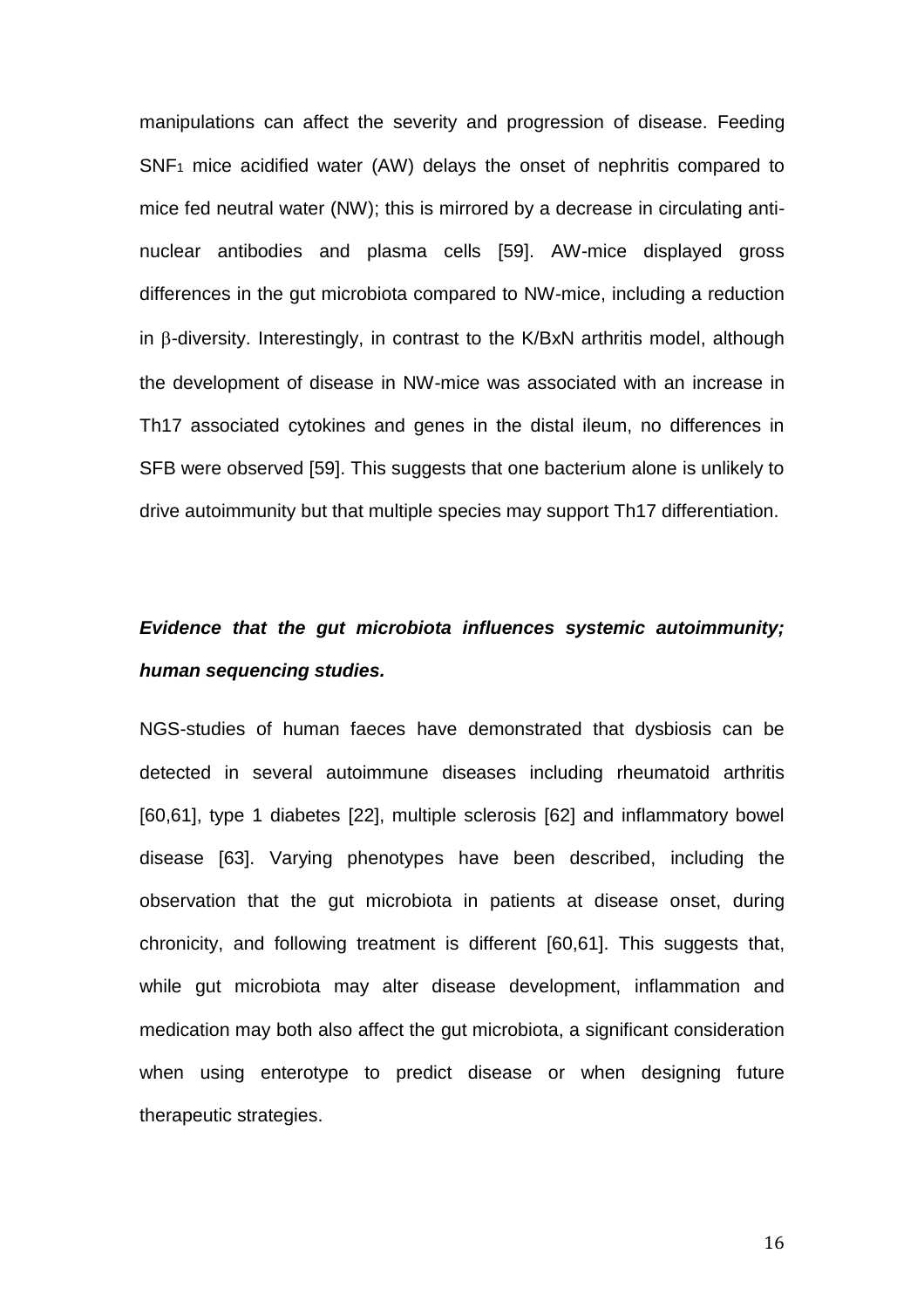Studies analyzing the gut microbiota in patients with SLE have only been carried out in the last couple years [\[2](#page-21-1)[,3](#page-21-2)[,64\]](#page-31-3). Initial studies have observed that there is a reduction in the ratio of Firmicutes to Bacteroidetes in the faeces of SLE patients compared to healthy controls [\[2\]](#page-21-1). Preliminary metagenome analysis has also been performed that demonstrates a shift in metabolic pathways in SLE, such as an overrepresentation of genes associated with glycan metabolism and oxidative phosphorylation [\[2\]](#page-21-1). The case for a metabolic shift in the gut microbiome of patients with SLE has been supported by another study where metabolomics was used to analyse faecal metabolites of SLE patients, revealing that there a deficiency in metabolites associated with pyrimidine, purine, and amino acid metabolism [\[3\]](#page-21-2). More recently, studies have started to try to understand whether changes in particular bacterial species in the gut are associated with particularly immune abnormalities observed in SLE, such as the increase in Th17 cells or natural IgM antibodies [\[64\]](#page-31-3)*.* However, these studies remain purely correlative and further work is needed to understand exactly how the gut microbiota influences immune dysfunction in patients with SLE. Importantly, it is unlikely that only the bacterial components of our gut microbiome influence the development of SLE. The common "interferon alpha signature" in the peripheral blood of SLE patients suggests a potential viral trigger for disease development [\[65,](#page-31-4)[66\]](#page-31-5). The human body is inhabited by a multitude of viruses, known as the virome, which can have a direct influence on the host and the gut microbiome. To date, there is little information analyzing how the virome may contribute to the development of autoimmunity. However, analysis of the virome as a potential trigger for SLE represents an exciting novel avenue that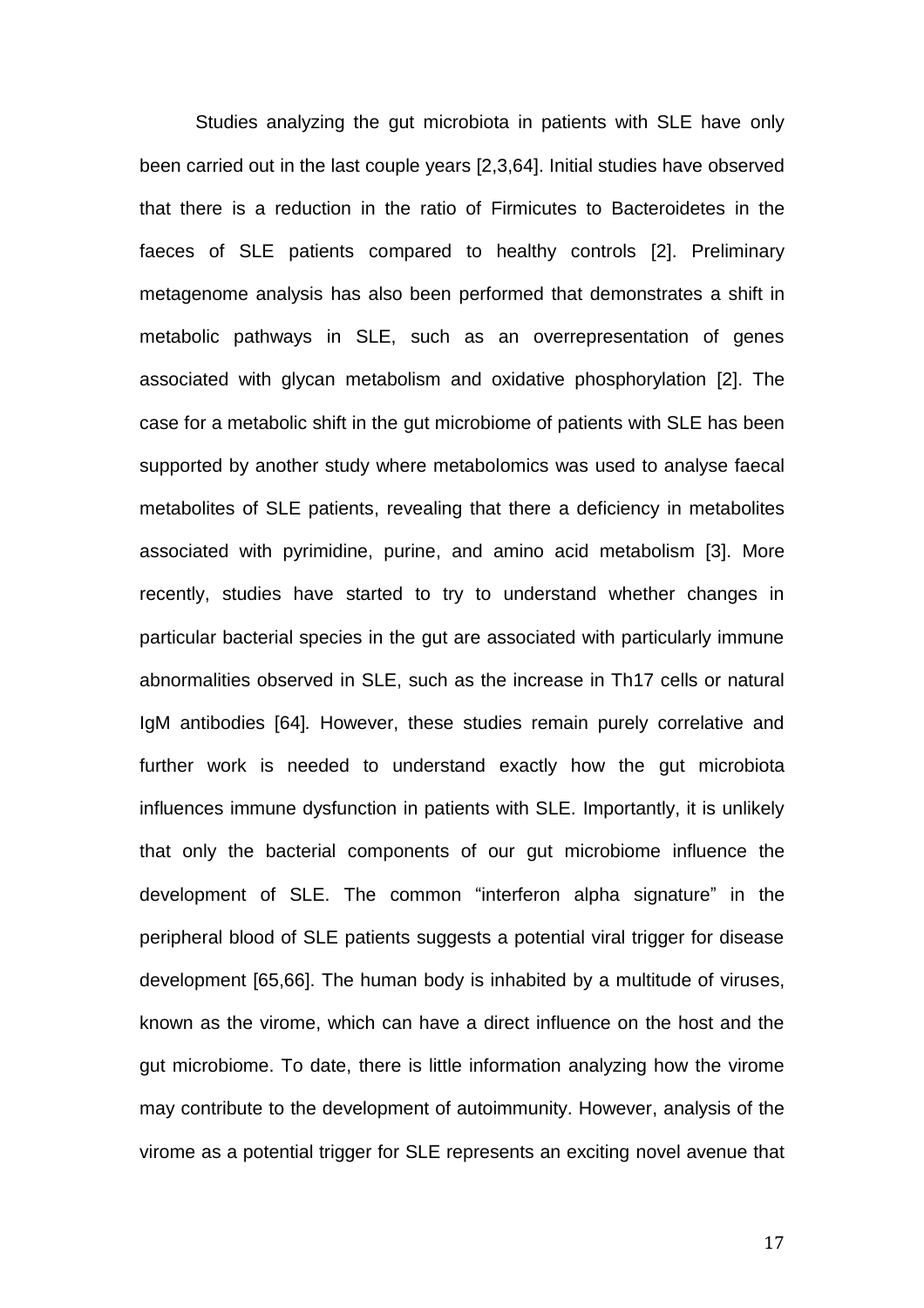will hopefully be explored in future research. A summary of key findings supporting a role for dysbiosis in the development of SLE can be found in Table 2.

## *Possible therapeutic strategies for modulation of the gut microbiota*

The ultimate goal of therapies targeting the gut microbiota is to facilitate health by supporting the growth of anti-inflammatory commensal bacteria whilst eliminating potential pathobionts. At present, proposed therapeutic strategies can be divided into two broad categories (Figure 3). The first approach involves direct elimination or modification of the gut microbiota through antibiotics treatment or faecal transplant. Whilst targeted antibiotic strategies have been successfully used to treat disorders associated with a known pathobiont, such as peptic ulcers caused by *Helicobacter pylori [\[67\]](#page-32-0)*, limitations of the use of antibiotics for the treatment of autoimmune disease are caused by the lack of a known pathogen. Thus, the long-term use of broad-spectrum antibiotics that could be currently used for therapy may lead to the depletion of both pathogenic and beneficial bacteria, and lead to an increase in antibiotic resistance. Notably, animal studies have also shown that whilst treatment with antibiotics suppresses inflammation, it can also lead to reduction in regulatory populations of cells, suggesting that non-specific elimination of the gut microbiota perturbs immune homeostasis [\[48\]](#page-29-0). Interestingly, treatment of RA patients with minocycline, a tetracycline-derived antibiotic, is efficacious in reducing symptoms [\[68\]](#page-32-1). However, the antirheumatic activity of minocycline is currently attributed to its ability to inhibit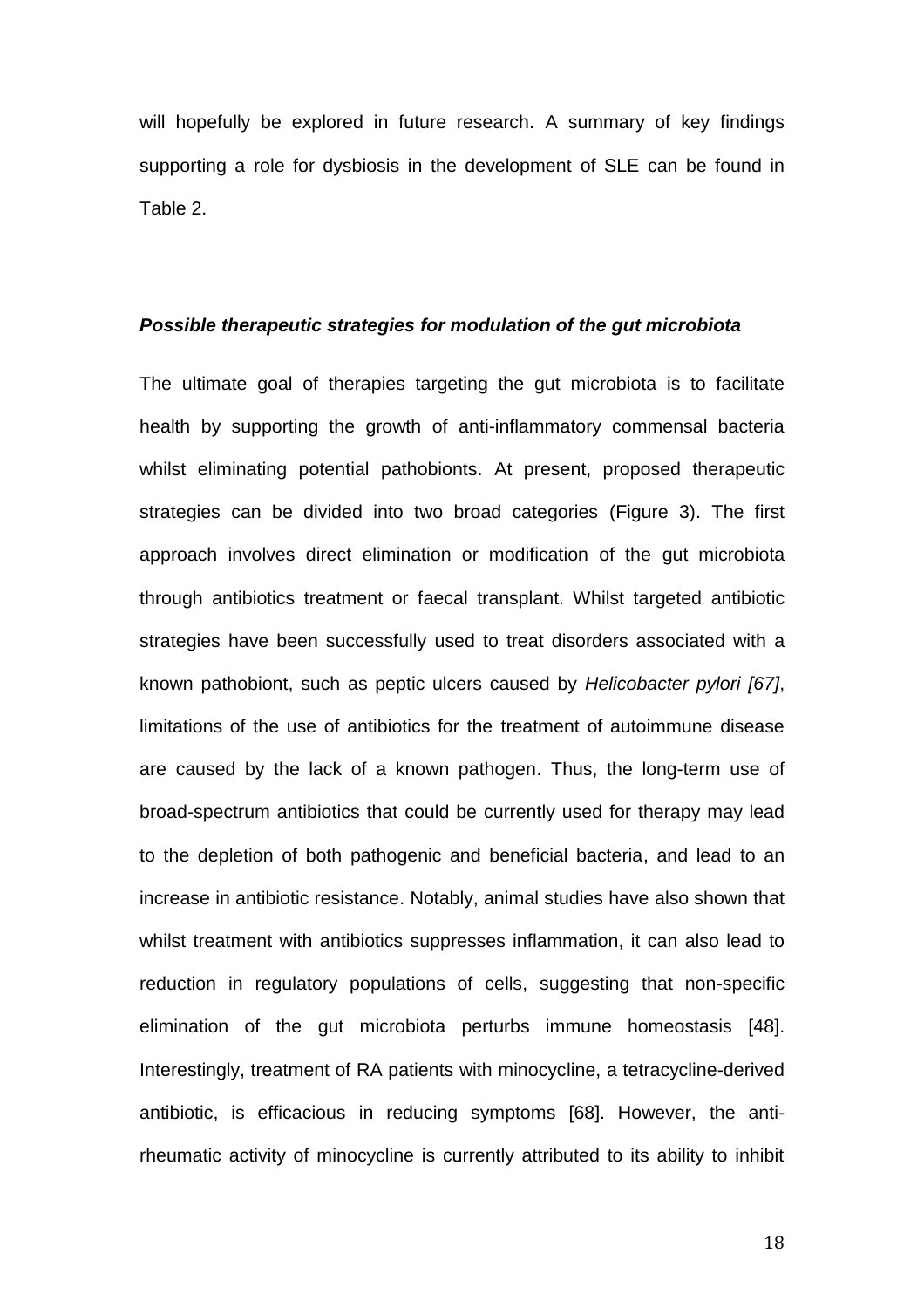matrix metalloproteinases, not it's broad-spectrum antibiotic activity [\[69\]](#page-32-2). Importantly, minocycline has a high toxicity profile, leading to gastro-intestinal problems [\[68\]](#page-32-1), and adverse reactions include the development of lupus-like disease [\[70](#page-32-3)[,71\]](#page-32-4).

Restoring microbial health by transplanting a foreign gut microbiota may represent a more attractive treatment option than antibiotic centric therapies, and faecal transplant has been very effectively used to treat recurrent *Clostridium difficile* infections. There are also case reports showing promising results for faecal transplant in the inflammatory bowel diseases, with one publication describing complete remission in patients with refractory ulcerative colitis up to 13 years later following fecal transplant [\[72\]](#page-32-5). There have even been studies describing an improvement in the neurological symptoms of three multiple sclerosis patients [\[73\]](#page-32-6) after being administered faecal transplants for chronic constipation, and in a child with myoclonus dystonia following faecal transplant for chronic diarrhea [\[74\]](#page-32-7). More work is needed to understand whether this treatment will work for other disorders such as lupus. Indeed, the best approach may be a short course of antibiotics followed by a faecal transplant from a healthy donor.

The second therapeutic approach involves dietary modification by the use of prebiotics/probiotics to support the growth of immune-regulatory bacteria. Probiotics consist of live cultures of bacteria that confer beneficial effects to the host when properly administered. Probiotics strains that have been identified include *Bifidobacteria, Lactobacilli* and *Streptococci.* For example, administration of *Lactobacillus casei* has been shown to improve the symptoms of diabetes in KK-Ay diabetic mice [\[75\]](#page-32-8), although these data are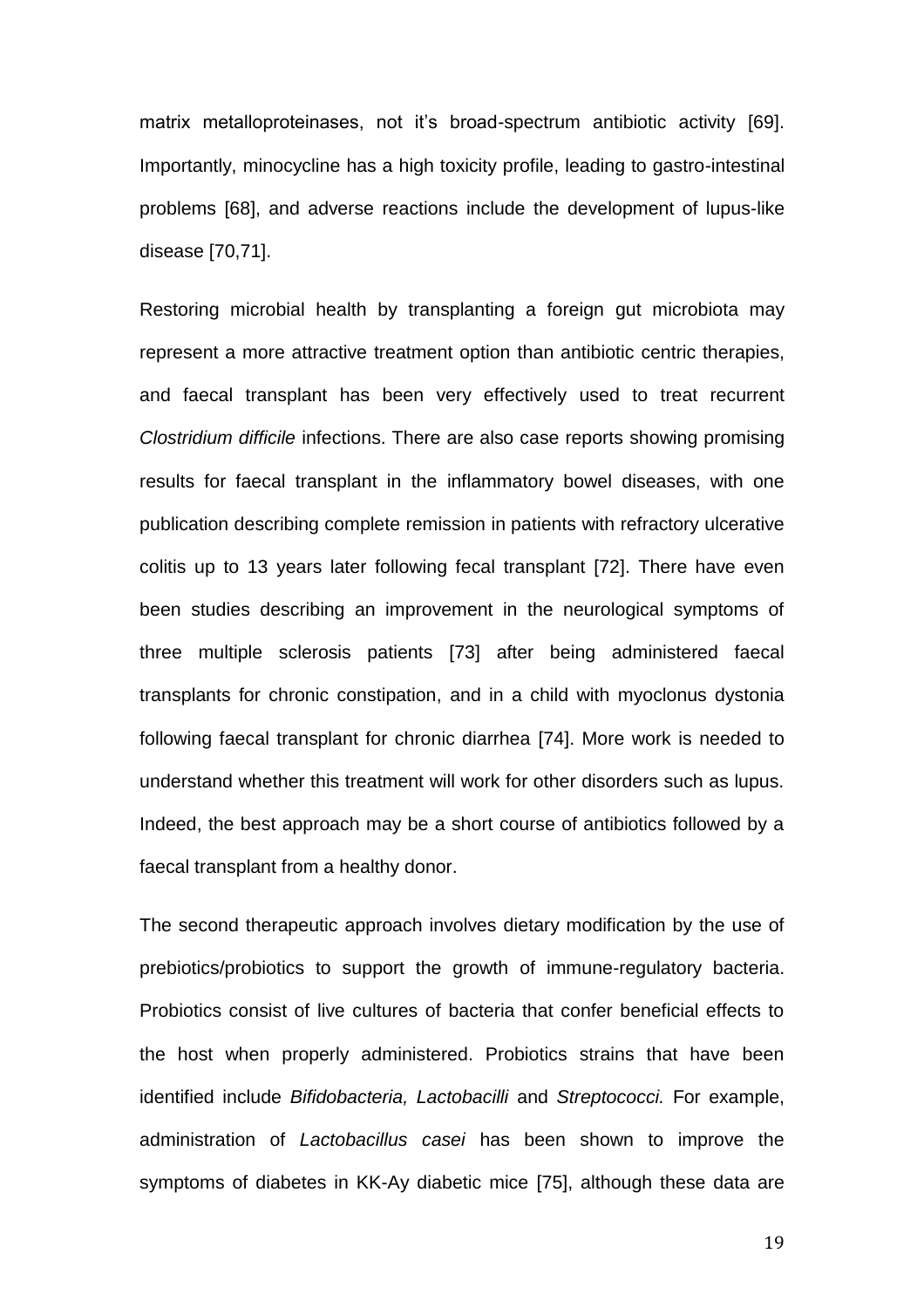yet to be translated to humans. Interestingly, the idea of administering beneficial bacteria in the diet is not a new concept. There are papers from the early nineteen hundreds describing an improvement in autoimmune arthritis after patients ingested sterilized milk supplemented with live cultures of *Streptococcus lacticus* and *Bacillus bulgaricus* [\[76\]](#page-33-0). Prebiotics are nondigestible substances that may improve host health by promoting the growth of probiotic gut bacteria. Fructo-oligosaccharides and inulin are amongst the prebiotic compounds that are thought to promote bacteria such as *Bifidobacteria* and *Lactobacilli* [\[77\]](#page-33-1). Of note, inulin and fructo-oligosaccharides are broken down into short-chain fatty acids, which have been shown to promote the differentiation of Tregs [\[37,](#page-27-2)[38\]](#page-27-3), and improve barrier function in the gut [\[36\]](#page-27-1). Both prebiotics and probiotics have been shown to prevent antibiotic-induced diarrhea or food allergies [\[78\]](#page-33-2). Importantly, this represents a non-invasive treatment for suppression of autoimmunity. However, more studies in animals and in humans are needed to understand the best way to manipulate the gut microbiota to suppress inflammation and restore health. In addition, the composition of gut microbiota may also be viewed as a risk factor for disease development, like smoking for instance, and will therefore be important in predicting disease development/progression.

## *Conclusions*

Over the last decade, much progress has been made in understanding of how the gut microbiota during health and disease. It is now know that the gut microbiota is a dynamic "forgotten organ", which affects host physiology at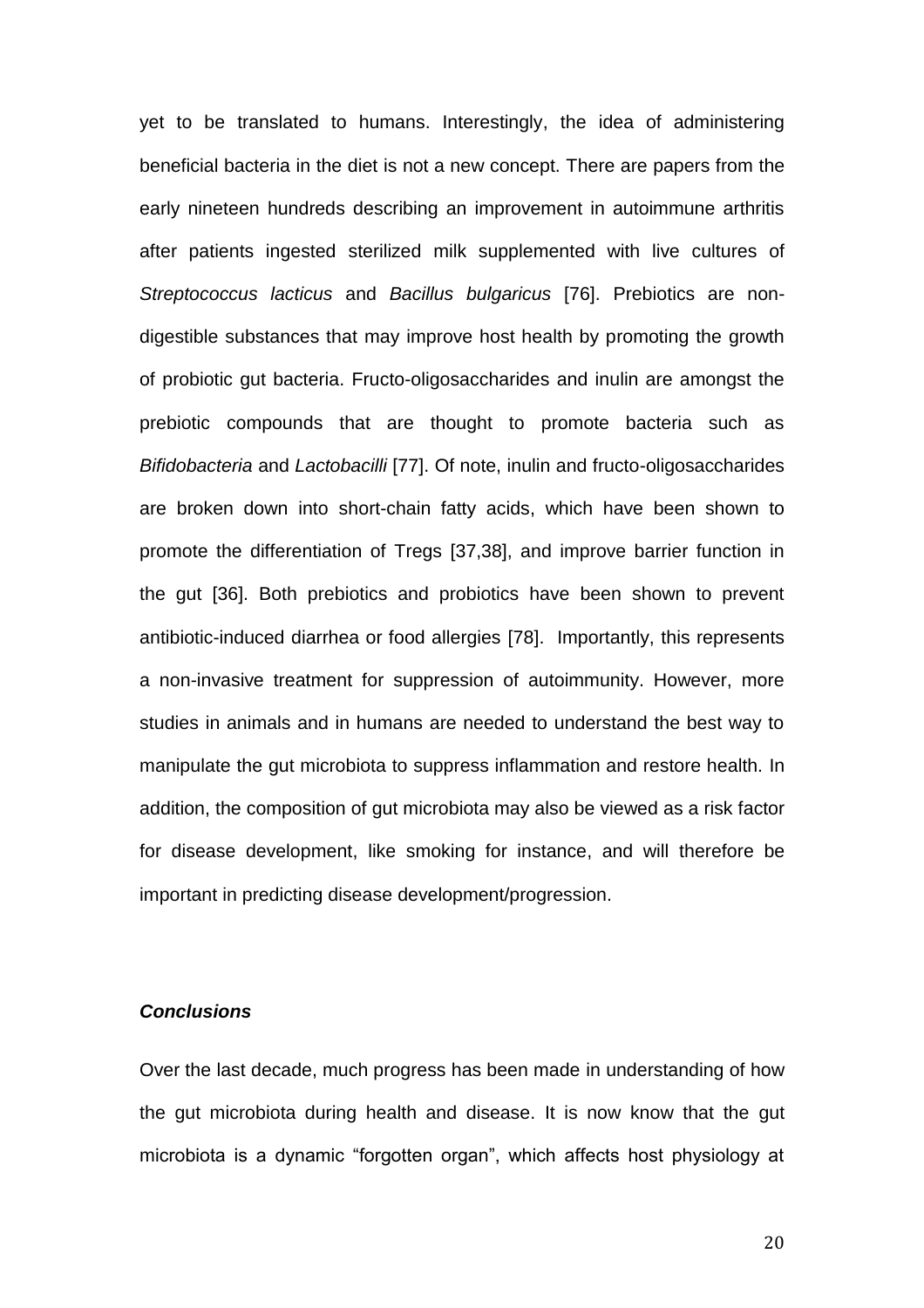both mucosal sites and peripheral sites. Advancements in sequencing technologies have been critical for the increase in information concerning gut microbiota stability during health in humans, whilst animal models have provided mechanistic information concerning exactly how the gut microbiota influences host immunity. More information is needed to understand how the gut microbiota interacts with host genetics to cause autoimmune disease. Prospective studies are now necessary to establish causation of the gut microbiota in the development of autoimmunity, as well as a greater understanding of how current therapeutics change the gut microbiota, which is likely to inform whether an "autoimmune" gut microbiota can be manipulated to restore microbial health. In conclusion, greater understanding into the diverse contributions of the gut microbiota to systemic autoimmunity will open new possibilities for diagnostic, preventative, and therapeutic approaches.

#### *Acknowledgements*

We would like to thank Paul A. Blair for critical review and comments on the manuscript. This work was supported by a foundation fellowship from Arthritis Research UK awarded to Elizabeth C. Rosser (21141) and a programme grant from Arthritis Research UK awarded to Claudia Mauri (21140).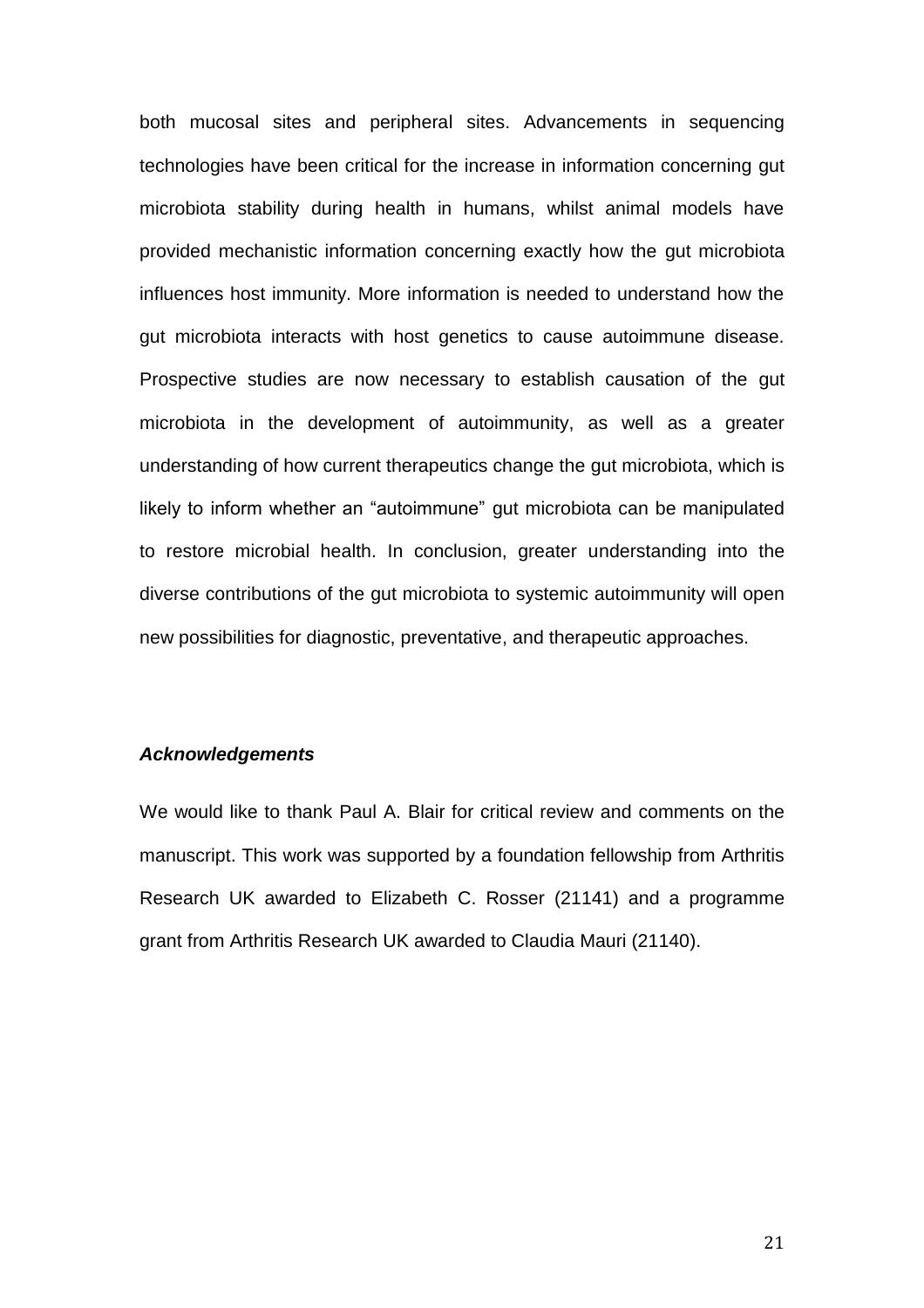#### **References**

<span id="page-21-0"></span>1. Rahman A, Isenberg DA (2008) Systemic lupus erythematosus. N Engl J Med 358 (9):929-939. doi:10.1056/NEJMra071297

<span id="page-21-1"></span>2. Hevia A, Milani C, Lopez P, Cuervo A, Arboleya S, Duranti S, Turroni F, Gonzalez S, Suarez A, Gueimonde M, Ventura M, Sanchez B, Margolles A (2014) Intestinal dysbiosis associated with systemic lupus erythematosus. MBio 5 (5):e01548- 01514. doi:10.1128/mBio.01548-14

<span id="page-21-2"></span>3. Rojo D, Hevia A, Bargiela R, Lopez P, Cuervo A, Gonzalez S, Suarez A, Sanchez B, Martinez-Martinez M, Milani C, Ventura M, Barbas C, Moya A, Margolles A, Ferrer M (2015) Ranking the impact of human health disorders on gut metabolism: systemic lupus erythematosus and obesity as study cases. Sci Rep 5:8310. doi:10.1038/srep08310

<span id="page-21-3"></span>4. Honda K, Littman DR (2012) The microbiome in infectious disease and inflammation. Annu Rev Immunol 30:759-795. doi:10.1146/annurev-immunol-020711-074937

<span id="page-21-4"></span>5. Hooper LV, Macpherson AJ (2010) Immune adaptations that maintain homeostasis with the intestinal microbiota. Nat Rev Immunol 10 (3):159-169. doi:10.1038/nri2710

<span id="page-21-5"></span>6. Qin J, Li R, Raes J, Arumugam M, Burgdorf KS, Manichanh C, Nielsen T, Pons N, Levenez F, Yamada T, Mende DR, Li J, Xu J, Li S, Li D, Cao J, Wang B, Liang H, Zheng H, Xie Y, Tap J, Lepage P, Bertalan M, Batto JM, Hansen T, Le Paslier D, Linneberg A, Nielsen HB, Pelletier E, Renault P, Sicheritz-Ponten T, Turner K, Zhu H, Yu C, Jian M, Zhou Y, Li Y, Zhang X, Qin N, Yang H, Wang J, Brunak S, Dore J, Guarner F, Kristiansen K, Pedersen O, Parkhill J, Weissenbach J, Bork P, Ehrlich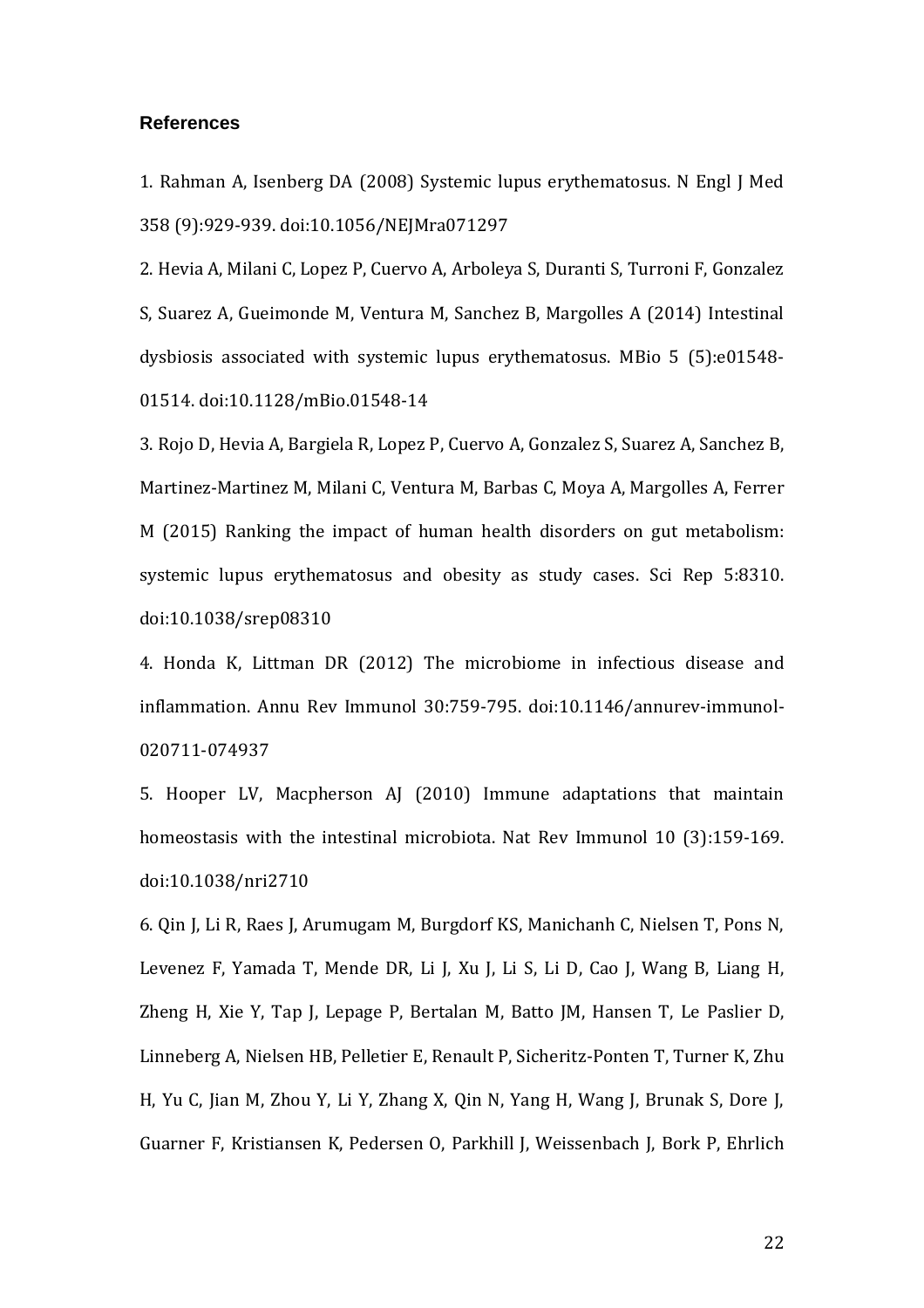SD (2010) A human gut microbial gene catalogue established by metagenomic sequencing. Nature 464 (7285):59-65. doi:10.1038/nature08821

<span id="page-22-0"></span>7. Weisburg WG, Barns SM, Pelletier DA, Lane DJ (1991) 16S ribosomal DNA amplification for phylogenetic study. J Bacteriol 173 (2):697-703

<span id="page-22-1"></span>8. Peterson J, Garges S, Giovanni M, McInnes P, Wang L, Schloss JA, Bonazzi V, McEwen JE, Wetterstrand KA, Deal C, Baker CC, Di Francesco V, Howcroft TK, Karp RW, Lunsford RD, Wellington CR, Belachew T, Wright M, Giblin C, David H, Mills M, Salomon R, Mullins C, Akolkar B, Begg L, Davis C, Grandison L, Humble M, Khalsa J, Little AR, Peavy H, Pontzer C, Portnoy M, Sayre MH, Starke-Reed P, Zakhari S, Read J, Watson B, Guyer M (2009) The NIH Human Microbiome Project. Genome Res 19 (12):2317-2323. doi:10.1101/gr.096651.109

<span id="page-22-2"></span>9. Zoetendal EG, Rajilic-Stojanovic M, de Vos WM (2008) High-throughput diversity and functionality analysis of the gastrointestinal tract microbiota. Gut 57 (11):1605-1615. doi:10.1136/gut.2007.133603

<span id="page-22-3"></span>10. Eckburg PB, Bik EM, Bernstein CN, Purdom E, Dethlefsen L, Sargent M, Gill SR, Nelson KE, Relman DA (2005) Diversity of the human intestinal microbial flora. Science 308 (5728):1635-1638. doi:10.1126/science.1110591

<span id="page-22-4"></span>11. Arumugam M, Raes J, Pelletier E, Le Paslier D, Yamada T, Mende DR, Fernandes GR, Tap J, Bruls T, Batto JM, Bertalan M, Borruel N, Casellas F, Fernandez L, Gautier L, Hansen T, Hattori M, Hayashi T, Kleerebezem M, Kurokawa K, Leclerc M, Levenez F, Manichanh C, Nielsen HB, Nielsen T, Pons N, Poulain J, Qin J, Sicheritz-Ponten T, Tims S, Torrents D, Ugarte E, Zoetendal EG, Wang J, Guarner F, Pedersen O, de Vos WM, Brunak S, Dore J, Antolin M, Artiguenave F, Blottiere HM, Almeida M, Brechot C, Cara C, Chervaux C, Cultrone A, Delorme C, Denariaz G, Dervyn R, Foerstner KU, Friss C, van de Guchte M,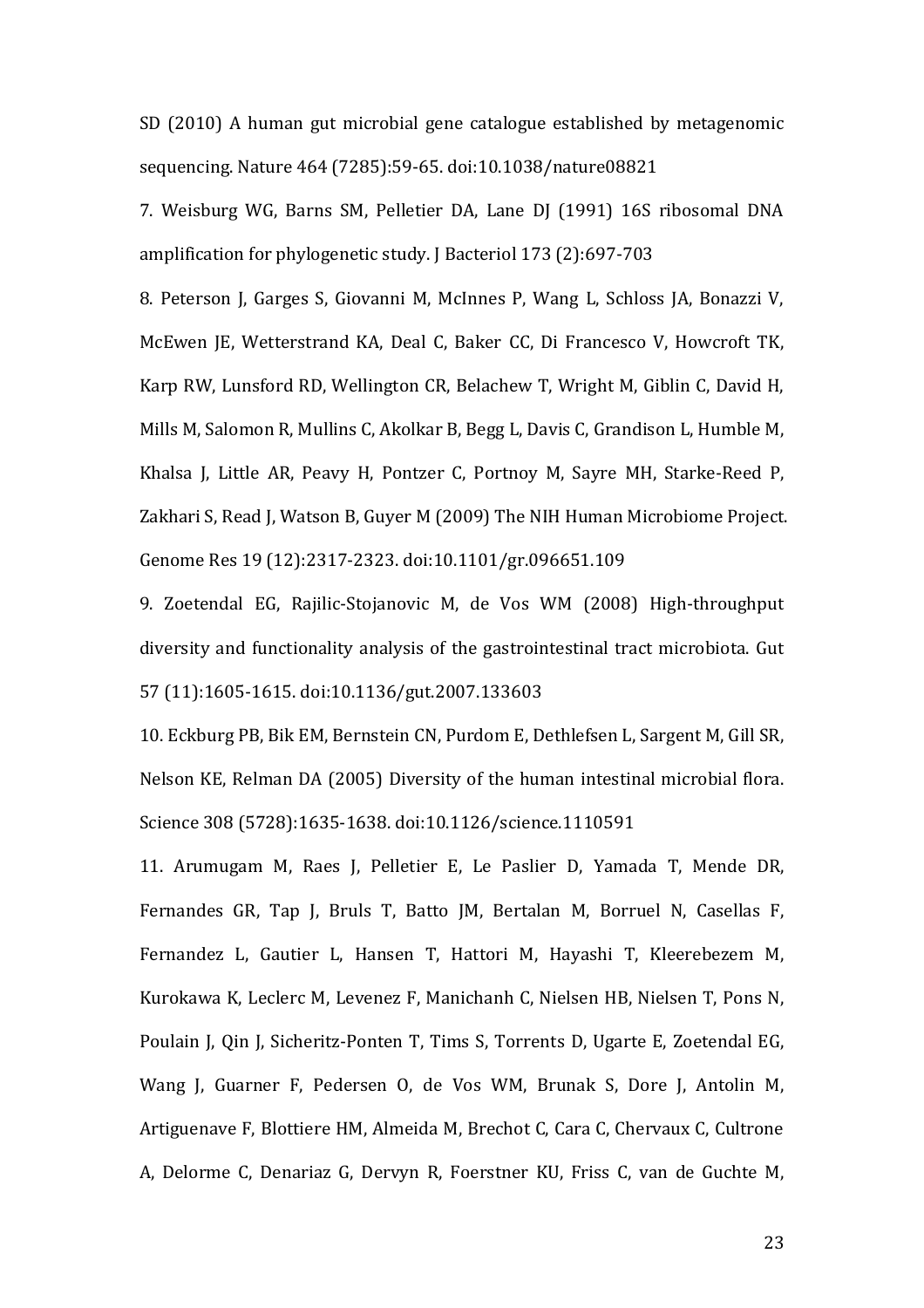Guedon E, Haimet F, Huber W, van Hylckama-Vlieg J, Jamet A, Juste C, Kaci G, Knol J, Lakhdari O, Layec S, Le Roux K, Maguin E, Merieux A, Melo Minardi R, M'Rini C, Muller J, Oozeer R, Parkhill J, Renault P, Rescigno M, Sanchez N, Sunagawa S, Torrejon A, Turner K, Vandemeulebrouck G, Varela E, Winogradsky Y, Zeller G, Weissenbach J, Ehrlich SD, Bork P (2011) Enterotypes of the human gut microbiome. Nature 473 (7346):174-180. doi:10.1038/nature09944

<span id="page-23-0"></span>12. Lozupone CA, Stombaugh JI, Gordon JI, Jansson JK, Knight R (2012) Diversity, stability and resilience of the human gut microbiota. Nature 489 (7415):220-230. doi:10.1038/nature11550

<span id="page-23-1"></span>13. Arrieta MC, Stiemsma LT, Amenyogbe N, Brown EM, Finlay B (2014) The intestinal microbiome in early life: health and disease. Front Immunol 5:427. doi:10.3389/fimmu.2014.00427

<span id="page-23-2"></span>14. Rodriguez JM, Murphy K, Stanton C, Ross RP, Kober OI, Juge N, Avershina E, Rudi K, Narbad A, Jenmalm MC, Marchesi JR, Collado MC (2015) The composition of the gut microbiota throughout life, with an emphasis on early life. Microb Ecol Health Dis 26:26050. doi:10.3402/mehd.v26.26050

<span id="page-23-3"></span>15. Yatsunenko T, Rey FE, Manary MJ, Trehan I, Dominguez-Bello MG, Contreras M, Magris M, Hidalgo G, Baldassano RN, Anokhin AP, Heath AC, Warner B, Reeder J, Kuczynski J, Caporaso JG, Lozupone CA, Lauber C, Clemente JC, Knights D, Knight R, Gordon JI (2012) Human gut microbiome viewed across age and geography. Nature 486 (7402):222-227. doi:10.1038/nature11053

<span id="page-23-4"></span>16. Gronlund MM, Lehtonen OP, Eerola E, Kero P (1999) Fecal microflora in healthy infants born by different methods of delivery: permanent changes in intestinal flora after cesarean delivery. J Pediatr Gastroenterol Nutr 28 (1):19-25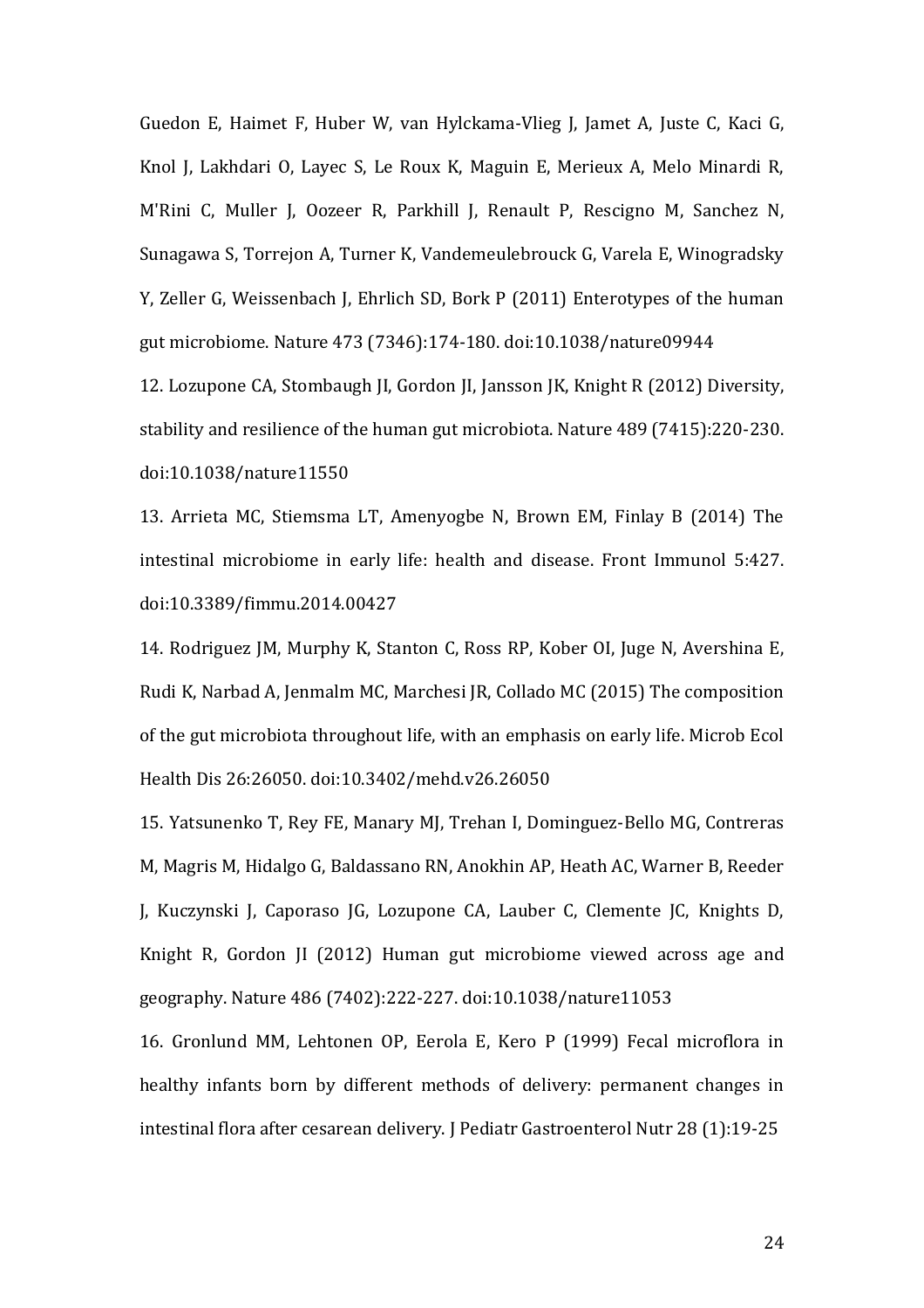<span id="page-24-1"></span><span id="page-24-0"></span>17. Marques TM, Wall R, Ross RP, Fitzgerald GF, Ryan CA, Stanton C (2010) Programming infant gut microbiota: influence of dietary and environmental factors. Curr Opin Biotechnol 21 (2):149-156. doi:10.1016/j.copbio.2010.03.020 18. Falony G, Joossens M, Vieira-Silva S, Wang J, Darzi Y, Faust K, Kurilshikov A, Bonder MJ, Valles-Colomer M, Vandeputte D, Tito RY, Chaffron S, Rymenans L, Verspecht C, De Sutter L, Lima-Mendez G, D'Hoe K, Jonckheere K, Homola D, Garcia R, Tigchelaar EF, Eeckhaudt L, Fu J, Henckaerts L, Zhernakova A, Wijmenga C, Raes J (2016) Population-level analysis of gut microbiome variation. Science 352 (6285):560-564. doi:10.1126/science.aad3503

<span id="page-24-2"></span>19. Zeissig S, Blumberg RS (2014) Life at the beginning: perturbation of the microbiota by antibiotics in early life and its role in health and disease. Nat Immunol 15 (4):307-310. doi:10.1038/ni.2847

<span id="page-24-3"></span>20. Horton DB, Scott FI, Haynes K, Putt ME, Rose CD, Lewis JD, Strom BL (2015) Antibiotic Exposure and Juvenile Idiopathic Arthritis: A Case-Control Study. Pediatrics 136 (2):e333-343. doi:10.1542/peds.2015-0036

<span id="page-24-4"></span>21. Arvonen M, Virta LJ, Pokka T, Kroger L, Vahasalo P (2015) Repeated exposure to antibiotics in infancy: a predisposing factor for juvenile idiopathic arthritis or a sign of this group's greater susceptibility to infections? J Rheumatol 42 (3):521- 526. doi:10.3899/jrheum.140348

<span id="page-24-5"></span>22. Murri M, Leiva I, Gomez-Zumaquero JM, Tinahones FJ, Cardona F, Soriguer F, Queipo-Ortuno MI (2013) Gut microbiota in children with type 1 diabetes differs from that in healthy children: a case-control study. BMC Med 11:46. doi:10.1186/1741-7015-11-46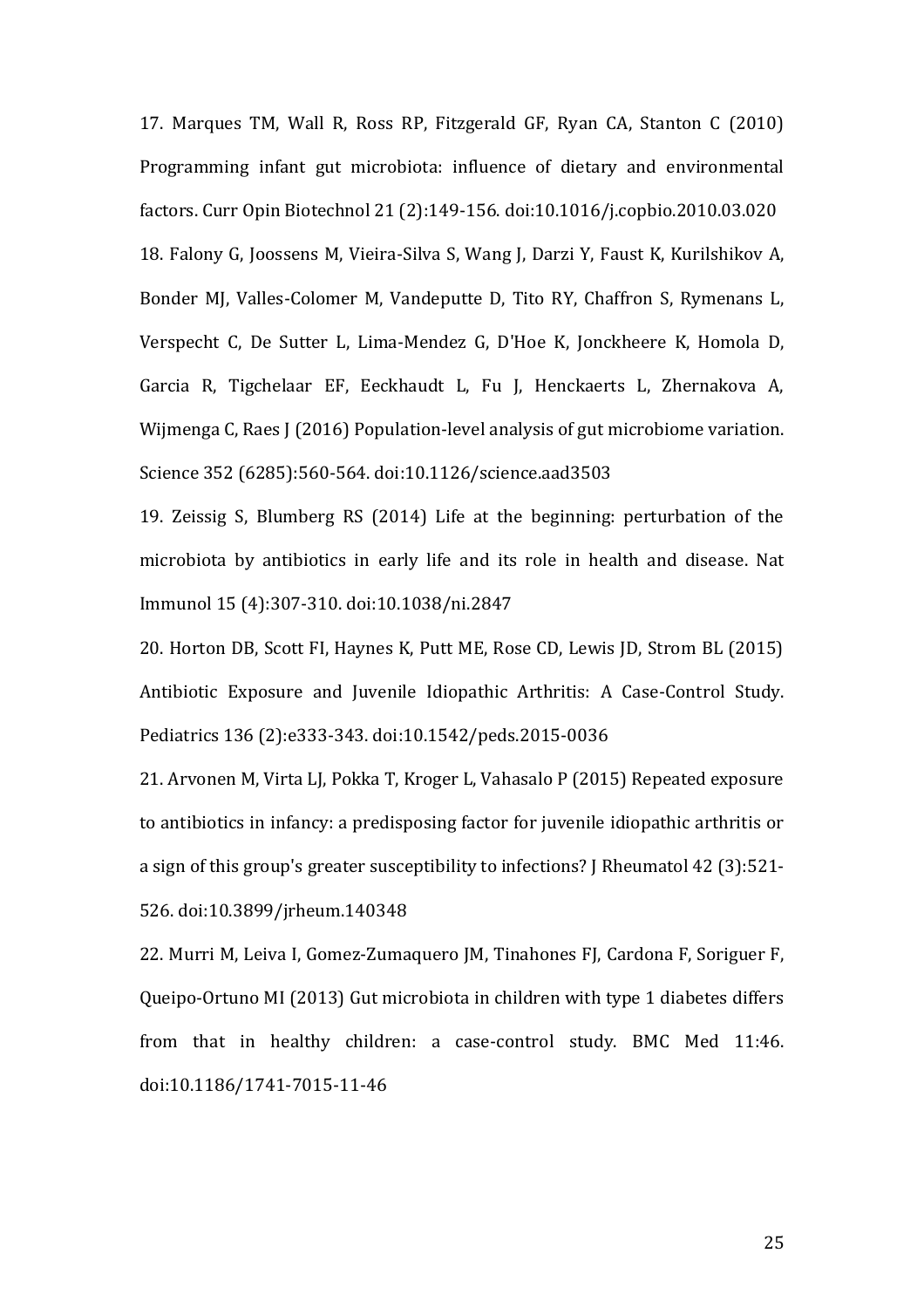<span id="page-25-0"></span>23. Murk W, Risnes KR, Bracken MB (2011) Prenatal or early-life exposure to antibiotics and risk of childhood asthma: a systematic review. Pediatrics 127 (6):1125-1138. doi:10.1542/peds.2010-2092

<span id="page-25-1"></span>24. Mariat D, Firmesse O, Levenez F, Guimaraes V, Sokol H, Dore J, Corthier G, Furet JP (2009) The Firmicutes/Bacteroidetes ratio of the human microbiota changes with age. BMC Microbiol 9:123. doi:10.1186/1471-2180-9-123

<span id="page-25-2"></span>25. Claesson MJ, Jeffery IB, Conde S, Power SE, O'Connor EM, Cusack S, Harris HM, Coakley M, Lakshminarayanan B, O'Sullivan O, Fitzgerald GF, Deane J, O'Connor M, Harnedy N, O'Connor K, O'Mahony D, van Sinderen D, Wallace M, Brennan L, Stanton C, Marchesi JR, Fitzgerald AP, Shanahan F, Hill C, Ross RP, O'Toole PW (2012) Gut microbiota composition correlates with diet and health in the elderly. Nature 488 (7410):178-184. doi:10.1038/nature11319

<span id="page-25-3"></span>26. Dicksved J, Halfvarson J, Rosenquist M, Jarnerot G, Tysk C, Apajalahti J, Engstrand L, Jansson JK (2008) Molecular analysis of the gut microbiota of identical twins with Crohn's disease. Isme J 2 (7):716-727. doi:10.1038/ismej.2008.37

<span id="page-25-4"></span>27. Turnbaugh PJ, Hamady M, Yatsunenko T, Cantarel BL, Duncan A, Ley RE, Sogin ML, Jones WJ, Roe BA, Affourtit JP, Egholm M, Henrissat B, Heath AC, Knight R, Gordon JI (2009) A core gut microbiome in obese and lean twins. Nature 457 (7228):480-484. doi:10.1038/nature07540

<span id="page-25-5"></span>28. Yurkovetskiy L, Burrows M, Khan AA, Graham L, Volchkov P, Becker L, Antonopoulos D, Umesaki Y, Chervonsky AV (2013) Gender bias in autoimmunity is influenced by microbiota. Immunity 39 (2):400-412. doi:10.1016/j.immuni.2013.08.013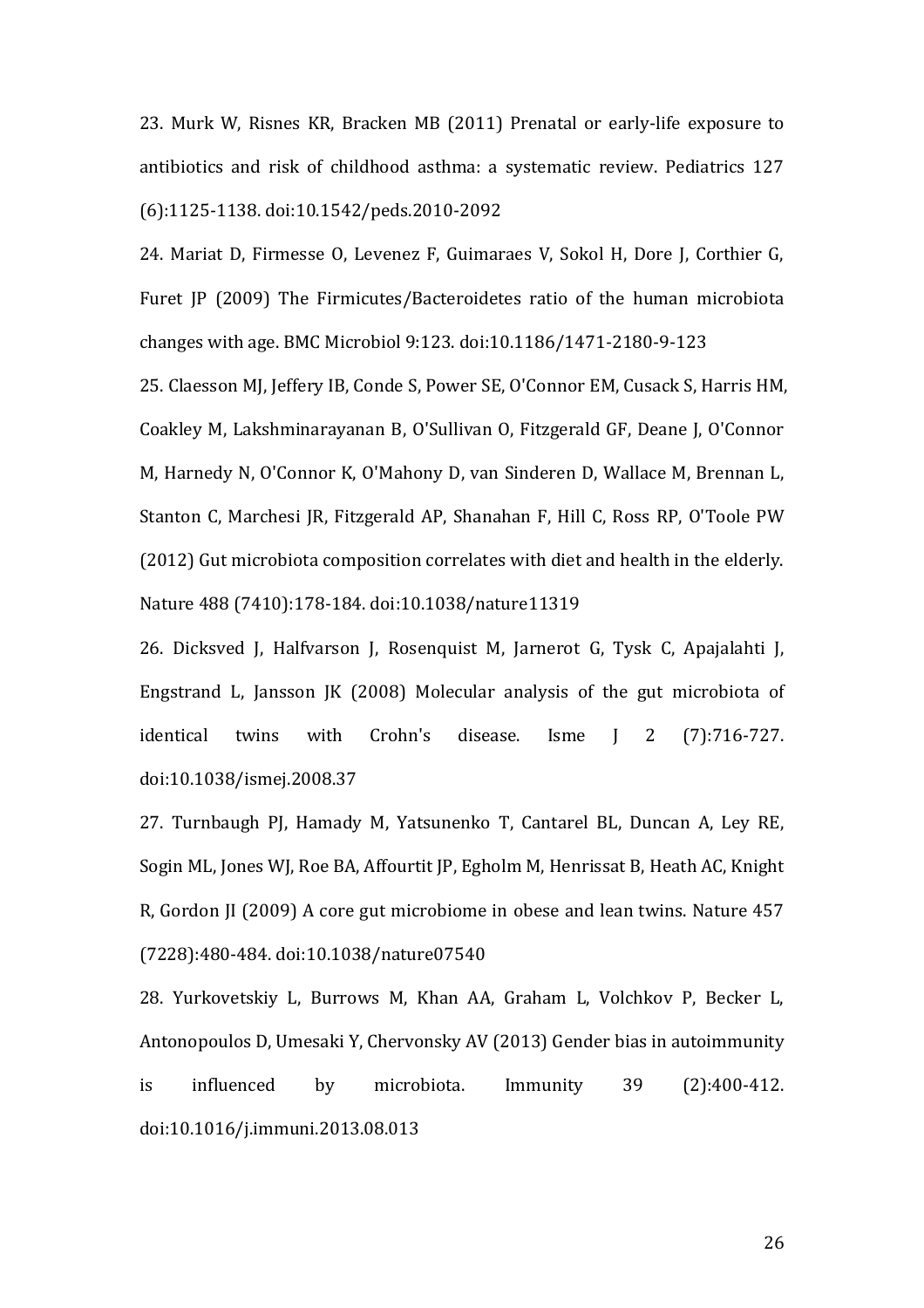<span id="page-26-0"></span>29. Stoll ML, Kumar R, Morrow CD, Lefkowitz EJ, Cui X, Genin A, Cron RQ, Elson CO (2014) Altered microbiota associated with abnormal humoral immune responses to commensal organisms in enthesitis-related arthritis. Arthritis Res Ther 16 (6):486. doi:10.1186/s13075-014-0486-0

<span id="page-26-1"></span>30. Haro C, Rangel-Zuniga OA, Alcala-Diaz JF, Gomez-Delgado F, Perez-Martinez P, Delgado-Lista J, Quintana-Navarro GM, Landa BB, Navas-Cortes JA, Tena-Sempere M, Clemente JC, Lopez-Miranda J, Perez-Jimenez F, Camargo A (2016) Intestinal Microbiota Is Influenced by Gender and Body Mass Index. PLoS One 11 (5):e0154090. doi:10.1371/journal.pone.0154090

<span id="page-26-3"></span><span id="page-26-2"></span>31. Gomez A, Luckey D, Yeoman CJ, Marietta EV, Berg Miller ME, Murray JA, White BA, Taneja V (2012) Loss of sex and age driven differences in the gut microbiome characterize arthritis-susceptible 0401 mice but not arthritisresistant 0402 mice. PLoS One 7 (4):e36095. doi:10.1371/journal.pone.0036095 32. Wu GD, Chen J, Hoffmann C, Bittinger K, Chen YY, Keilbaugh SA, Bewtra M, Knights D, Walters WA, Knight R, Sinha R, Gilroy E, Gupta K, Baldassano R, Nessel L, Li H, Bushman FD, Lewis JD (2011) Linking long-term dietary patterns with gut microbial enterotypes. Science 334 (6052):105-108. doi:10.1126/science.1208344

<span id="page-26-5"></span><span id="page-26-4"></span>33. Walker AW, Ince J, Duncan SH, Webster LM, Holtrop G, Ze X, Brown D, Stares MD, Scott P, Bergerat A, Louis P, McIntosh F, Johnstone AM, Lobley GE, Parkhill J, Flint HJ (2011) Dominant and diet-responsive groups of bacteria within the human colonic microbiota. Isme J 5 (2):220-230. doi:10.1038/ismej.2010.118 34. Russell WR, Gratz SW, Duncan SH, Holtrop G, Ince J, Scobbie L, Duncan G, Johnstone AM, Lobley GE, Wallace RJ, Duthie GG, Flint HJ (2011) High-protein, reduced-carbohydrate weight-loss diets promote metabolite profiles likely to be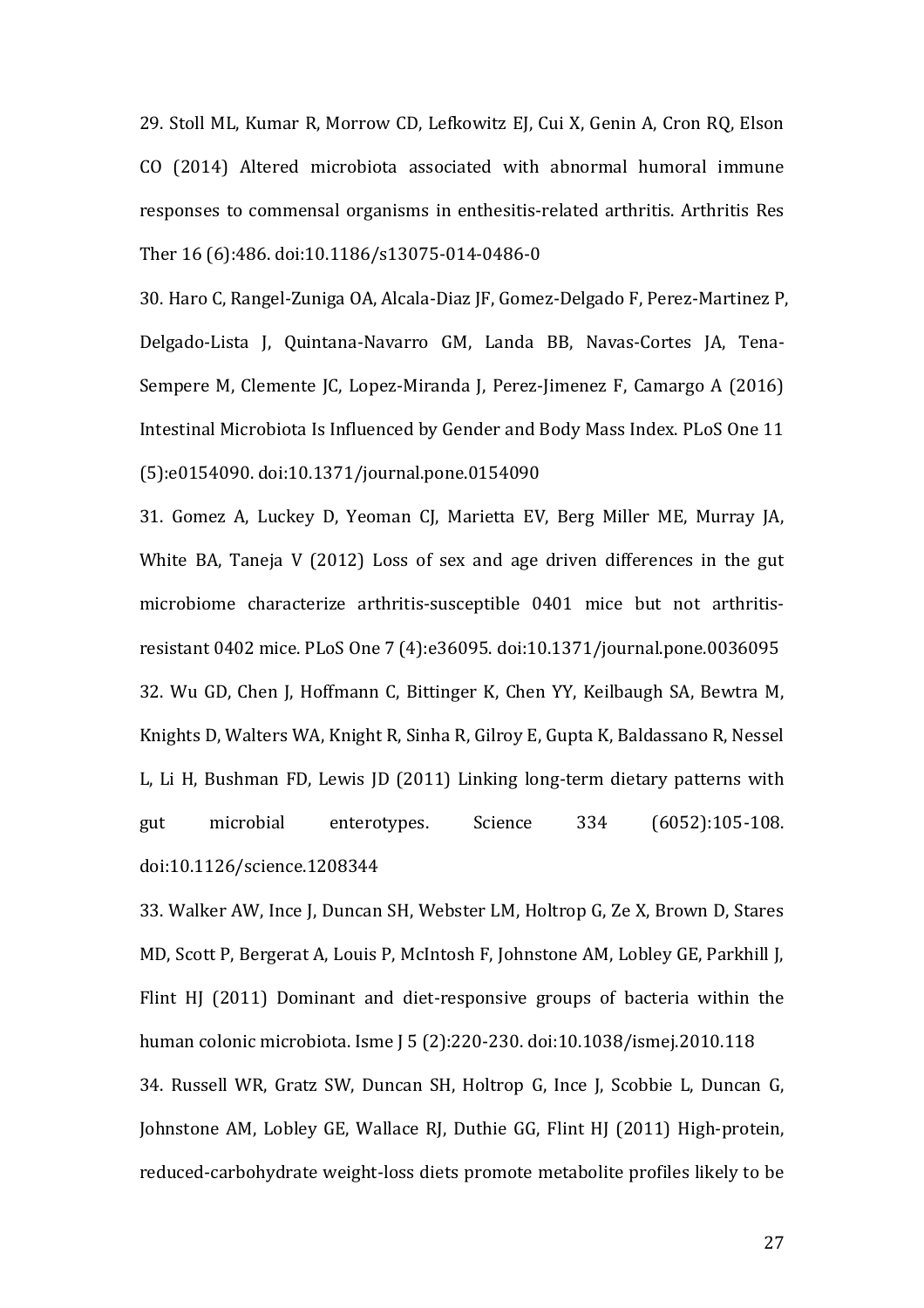detrimental to colonic health. Am J Clin Nutr 93 (5):1062-1072. doi:10.3945/ajcn.110.002188

<span id="page-27-0"></span>35. Nicholson JK, Holmes E, Kinross J, Burcelin R, Gibson G, Jia W, Pettersson S (2012) Host-gut microbiota metabolic interactions. Science 336 (6086):1262- 1267. doi:10.1126/science.1223813

<span id="page-27-1"></span>36. Hamer HM, Jonkers D, Venema K, Vanhoutvin S, Troost FJ, Brummer RJ (2008) Review article: the role of butyrate on colonic function. Aliment Pharmacol Ther 27 (2):104-119. doi:10.1111/j.1365-2036.2007.03562.x

<span id="page-27-2"></span>37. Furusawa Y, Obata Y, Fukuda S, Endo TA, Nakato G, Takahashi D, Nakanishi Y, Uetake C, Kato K, Kato T, Takahashi M, Fukuda NN, Murakami S, Miyauchi E, Hino S, Atarashi K, Onawa S, Fujimura Y, Lockett T, Clarke JM, Topping DL, Tomita M, Hori S, Ohara O, Morita T, Koseki H, Kikuchi J, Honda K, Hase K, Ohno H (2013) Commensal microbe-derived butyrate induces the differentiation of colonic regulatory T cells. Nature 504 (7480):446-450. doi:10.1038/nature12721

<span id="page-27-3"></span>38. Arpaia N, Campbell C, Fan X, Dikiy S, van der Veeken J, deRoos P, Liu H, Cross JR, Pfeffer K, Coffer PJ, Rudensky AY (2013) Metabolites produced by commensal bacteria promote peripheral regulatory T-cell generation. Nature 504 (7480):451-455. doi:10.1038/nature12726

<span id="page-27-4"></span>39. Cerf-Bensussan N, Gaboriau-Routhiau V (2010) The immune system and the gut microbiota: friends or foes? Nat Rev Immunol 10 (10):735-744. doi:10.1038/nri2850

<span id="page-27-5"></span>40. Bouskra D, Brezillon C, Berard M, Werts C, Varona R, Boneca IG, Eberl G (2008) Lymphoid tissue genesis induced by commensals through NOD1 regulates intestinal homeostasis. Nature 456 (7221):507-510. doi:10.1038/nature07450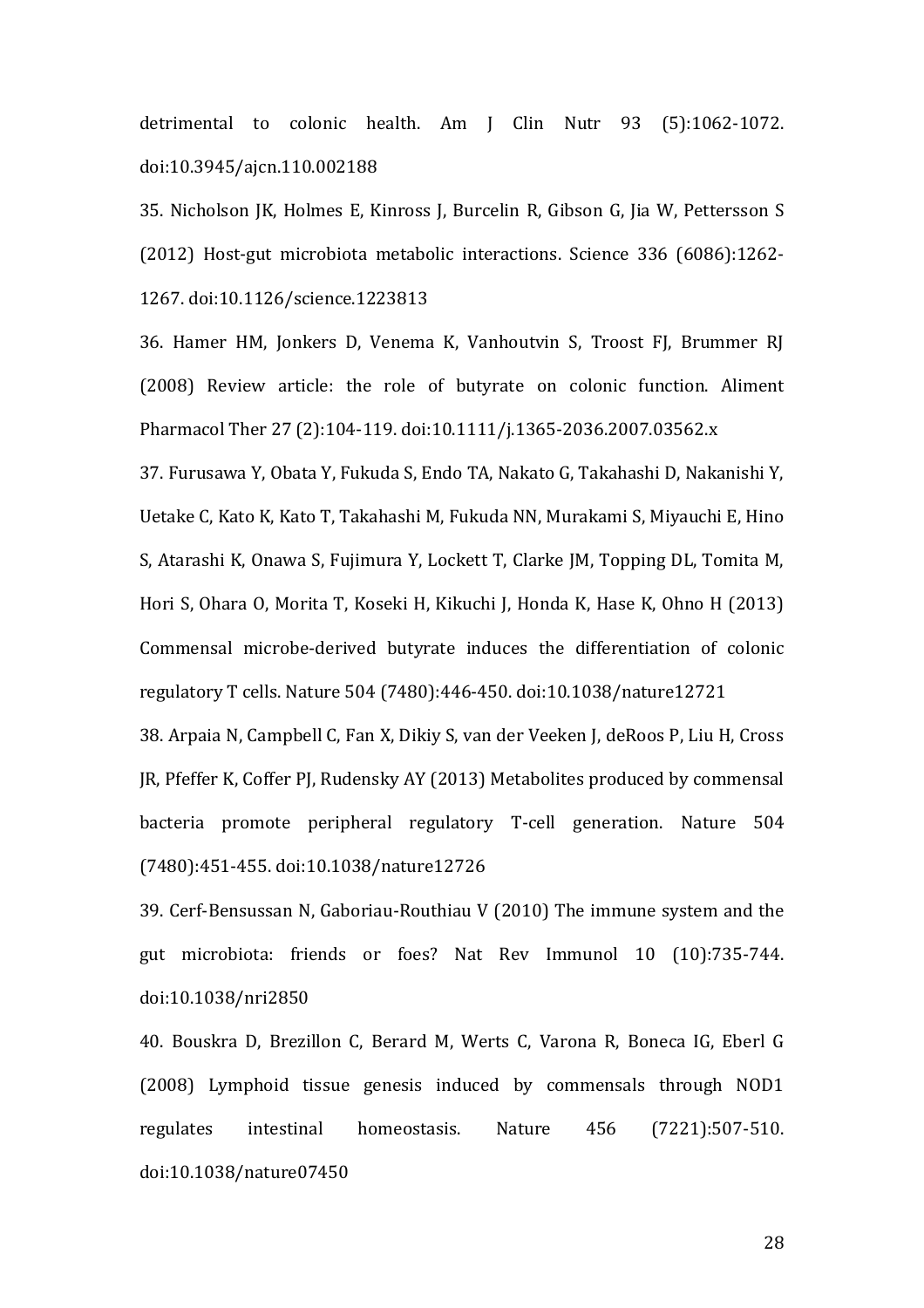<span id="page-28-0"></span>41. Macpherson AJ, Harris NL (2004) Interactions between commensal intestinal bacteria and the immune system. Nat Rev Immunol 4 (6):478-485. doi:10.1038/nri1373

<span id="page-28-1"></span>42. Crabbe PA, Bazin H, Eyssen H, Heremans JF (1968) Normal Microbial Flora as a Major Stimulus for Proliferation of Plasma Cells Synthesizing Iga in Gut - Germ-Free Intestinal Tract. Int Arch Aller a Imm 34 (4):362-&

<span id="page-28-2"></span>43. Ivanov, II, Atarashi K, Manel N, Brodie EL, Shima T, Karaoz U, Wei D, Goldfarb KC, Santee CA, Lynch SV, Tanoue T, Imaoka A, Itoh K, Takeda K, Umesaki Y, Honda K, Littman DR (2009) Induction of intestinal Th17 cells by segmented filamentous bacteria. Cell 139 (3):485-498. doi:10.1016/j.cell.2009.09.033

<span id="page-28-4"></span><span id="page-28-3"></span>44. Atarashi K, Tanoue T, Shima T, Imaoka A, Kuwahara T, Momose Y, Cheng G, Yamasaki S, Saito T, Ohba Y, Taniguchi T, Takeda K, Hori S, Ivanov, II, Umesaki Y, Itoh K, Honda K (2011) Induction of colonic regulatory T cells by indigenous Clostridium species. Science 331 (6015):337-341. doi:10.1126/science.1198469 45. Hooijkaas H, Benner R, Pleasants JR, Wostmann BS (1984) Isotypes and specificities of immunoglobulins produced by germ-free mice fed chemically defined ultrafiltered "antigen-free" diet. Eur J Immunol 14 (12):1127-1130. doi:10.1002/eji.1830141212

<span id="page-28-5"></span>46. Bauer H, Horowitz RE, Levenson SM, Popper H (1963) The response of the lymphatic tissue to the microbial flora. Studies on germfree mice. Am J Pathol 42:471-483

<span id="page-28-6"></span>47. Abt MC, Osborne LC, Monticelli LA, Doering TA, Alenghat T, Sonnenberg GF, Paley MA, Antenus M, Williams KL, Erikson J, Wherry EJ, Artis D (2012) Commensal bacteria calibrate the activation threshold of innate antiviral immunity. Immunity 37 (1):158-170. doi:10.1016/j.immuni.2012.04.011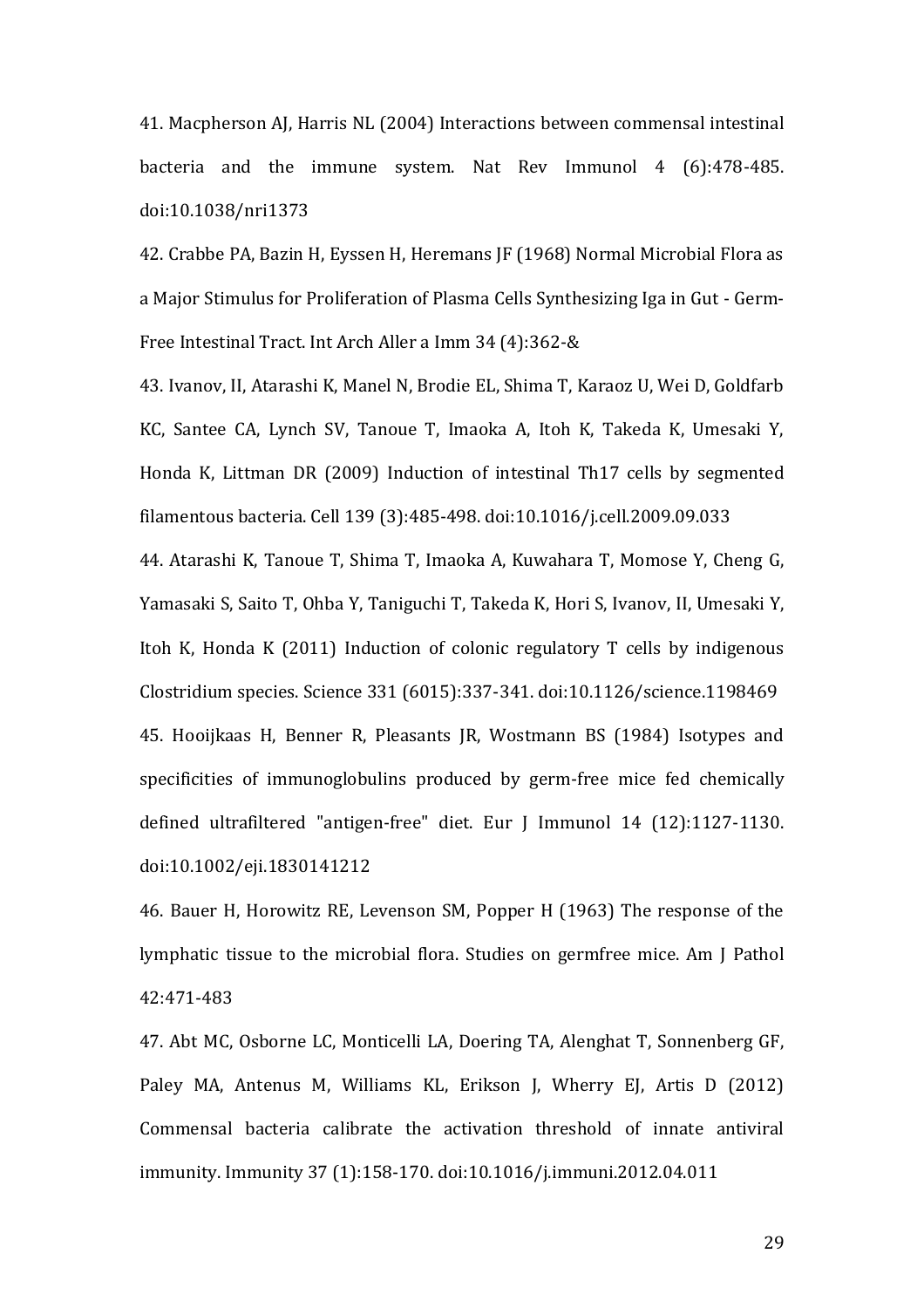<span id="page-29-0"></span>48. Rosser EC, Oleinika K, Tonon S, Doyle R, Bosma A, Carter NA, Harris KA, Jones SA, Klein N, Mauri C (2014) Regulatory B cells are induced by gut microbiotadriven interleukin-1beta and interleukin-6 production. Nat Med 20 (11):1334- 1339. doi:10.1038/nm.3680

<span id="page-29-1"></span>49. Wu HJ, Ivanov, II, Darce J, Hattori K, Shima T, Umesaki Y, Littman DR, Benoist C, Mathis D (2010) Gut-residing segmented filamentous bacteria drive autoimmune arthritis via T helper 17 cells. Immunity 32 (6):815-827. doi:10.1016/j.immuni.2010.06.001

<span id="page-29-2"></span>50. Lee YK, Menezes JS, Umesaki Y, Mazmanian SK (2011) Proinflammatory Tcell responses to gut microbiota promote experimental autoimmune encephalomyelitis. Proc Natl Acad Sci U S A 108 Suppl 1:4615-4622. doi:10.1073/pnas.1000082107

<span id="page-29-3"></span>51. Van Praet JT, Donovan E, Vanassche I, Drennan MB, Windels F, Dendooven A, Allais L, Cuvelier CA, van de Loo F, Norris PS, Kruglov AA, Nedospasov SA, Rabot S, Tito R, Raes J, Gaboriau-Routhiau V, Cerf-Bensussan N, Van de Wiele T, Eberl G, Ware CF, Elewaut D (2015) Commensal microbiota influence systemic autoimmune responses. Embo J 34 (4):466-474. doi:10.15252/embj.201489966 52. Berer K, Mues M, Koutrolos M, Rasbi ZA, Boziki M, Johner C, Wekerle H, Krishnamoorthy G (2011) Commensal microbiota and myelin autoantigen cooperate to trigger autoimmune demyelination. Nature 479 (7374):538-541. doi:10.1038/nature10554

<span id="page-29-5"></span><span id="page-29-4"></span>53. Maldonado MA, Kakkanaiah V, MacDonald GC, Chen F, Reap EA, Balish E, Farkas WR, Jennette JC, Madaio MP, Kotzin BL, Cohen PL, Eisenberg RA (1999) The role of environmental antigens in the spontaneous development of autoimmunity in MRL-lpr mice. J Immunol 162 (11):6322-6330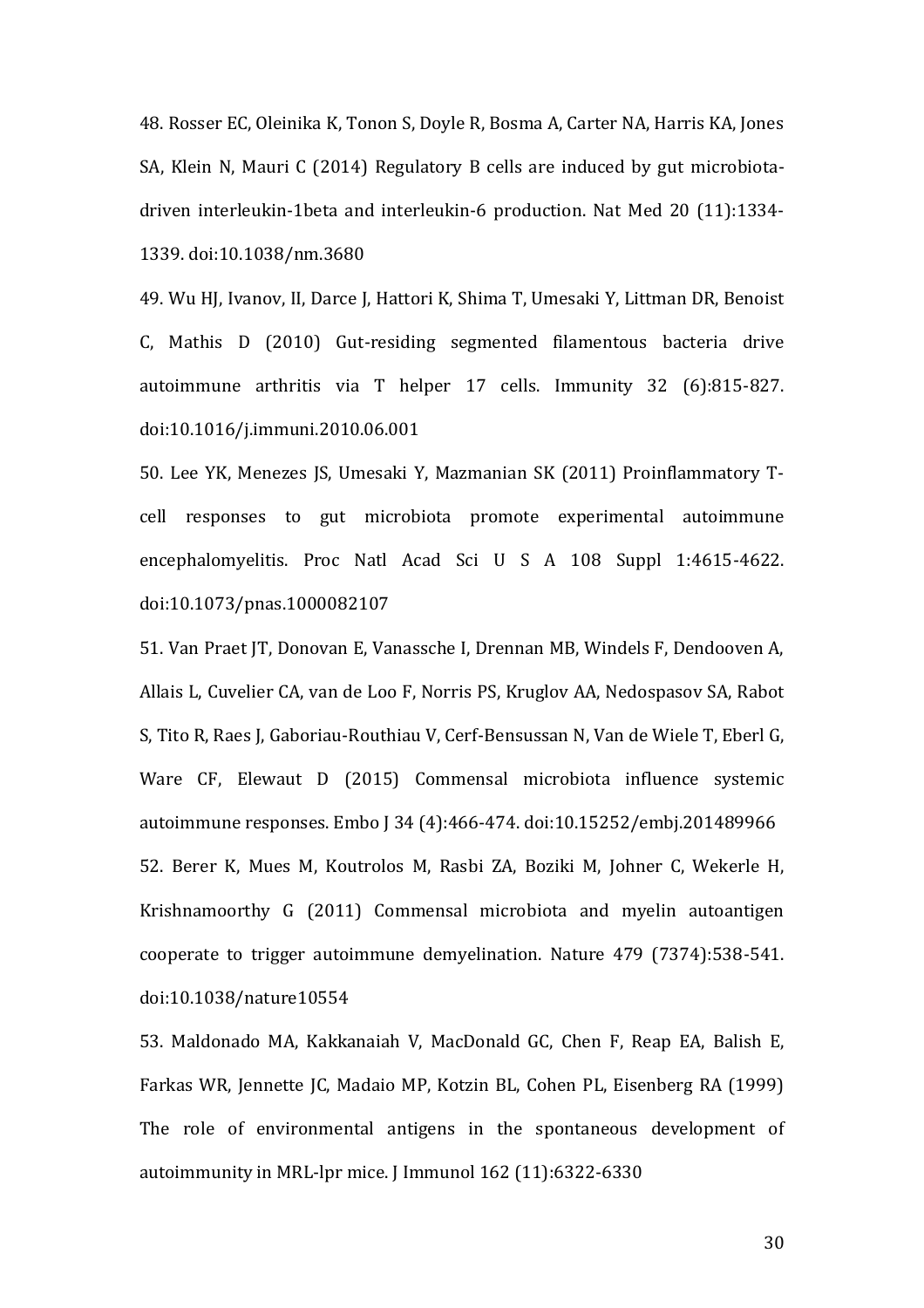54. East J, Branca M (1969) Autoimmune reactions and malignant changes in germ-free New Zealand Black mice. Clin Exp Immunol 4 (6):621-635

55. Mizutani A, Shaheen VM, Yoshida H, Akaogi J, Kuroda Y, Nacionales DC, Yamasaki Y, Hirakata M, Ono N, Reeves WH, Satoh M (2005) Pristane-induced autoimmunity in germ-free mice. Clin Immunol 114 (2):110-118. doi:10.1016/j.clim.2004.09.010

<span id="page-30-0"></span>56. Zhang H, Liao X, Sparks JB, Luo XM (2014) Dynamics of gut microbiota in autoimmune lupus. Appl Environ Microbiol 80 (24):7551-7560. doi:10.1128/AEM.02676-14

<span id="page-30-1"></span>57. Gaudreau MC, Johnson BM, Gudi R, Al-Gadban MM, Vasu C (2015) Gender bias in lupus: does immune response initiated in the gut mucosa have a role? Clin Exp Immunol 180 (3):393-407. doi:10.1111/cei.12587

<span id="page-30-3"></span><span id="page-30-2"></span>58. Markle JG, Frank DN, Mortin-Toth S, Robertson CE, Feazel LM, Rolle-Kampczyk U, von Bergen M, McCoy KD, Macpherson AJ, Danska JS (2013) Sex differences in the gut microbiome drive hormone-dependent regulation of autoimmunity. Science 339 (6123):1084-1088. doi:10.1126/science.1233521 59. Johnson BM, Gaudreau MC, Al-Gadban MM, Gudi R, Vasu C (2015) Impact of dietary deviation on disease progression and gut microbiome composition in lupus-prone SNF1 mice. Clin Exp Immunol 181 (2):323-337. doi:10.1111/cei.12609

<span id="page-30-4"></span>60. Scher JU, Sczesnak A, Longman RS, Segata N, Ubeda C, Bielski C, Rostron T, Cerundolo V, Pamer EG, Abramson SB, Huttenhower C, Littman DR (2013) Expansion of intestinal Prevotella copri correlates with enhanced susceptibility to arthritis. Elife 2:e01202. doi:10.7554/eLife.01202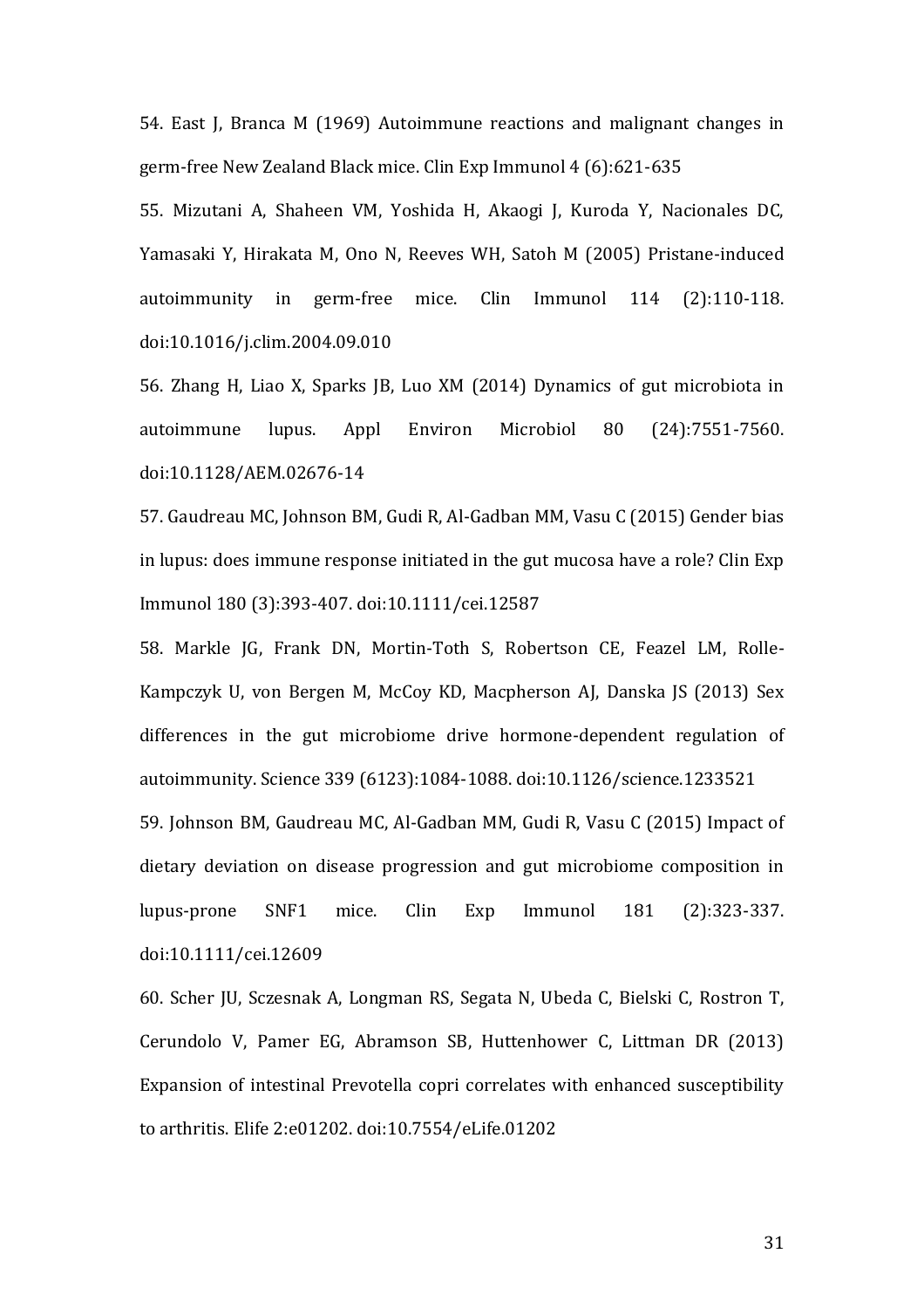<span id="page-31-0"></span>61. Zhang X, Zhang D, Jia H, Feng Q, Wang D, Liang D, Wu X, Li J, Tang L, Li Y, Lan Z, Chen B, Zhong H, Xie H, Jie Z, Chen W, Tang S, Xu X, Wang X, Cai X, Liu S, Xia Y, Qiao X, Al-Aama JY, Chen H, Wang L, Wu QJ, Zhang F, Zheng W, Zhang M, Luo G, Xue W, Xiao L, Yin Y, Yang H, Wang J, Kristiansen K, Liu L, Li T, Huang Q (2015) The oral and gut microbiomes are perturbed in rheumatoid arthritis and partly normalized after treatment. Nat Med 21 (8):895-905. doi:10.1038/nm.3914 62. Miyake S, Kim S, Suda W, Oshima K, Nakamura M, Matsuoka T, Chihara N, Tomita A, Sato W, Kim SW, Morita H, Hattori M, Yamamura T (2015) Dysbiosis in the Gut Microbiota of Patients with Multiple Sclerosis, with a Striking Depletion of Species Belonging to Clostridia XIVa and IV Clusters. PLoS One 10 (9):e0137429. doi:10.1371/journal.pone.0137429

<span id="page-31-2"></span><span id="page-31-1"></span>63. Manichanh C, Rigottier-Gois L, Bonnaud E, Gloux K, Pelletier E, Frangeul L, Nalin R, Jarrin C, Chardon P, Marteau P, Roca J, Dore J (2006) Reduced diversity of faecal microbiota in Crohn's disease revealed by a metagenomic approach. Gut 55 (2):205-211. doi:10.1136/gut.2005.073817

<span id="page-31-3"></span>64. Lopez P, de Paz B, Rodriguez-Carrio J, Hevia A, Sanchez B, Margolles A, Suarez A (2016) Th17 responses and natural IgM antibodies are related to gut microbiota composition in systemic lupus erythematosus patients. Sci Rep 6:24072. doi:10.1038/srep24072

<span id="page-31-4"></span>65. Banchereau J, Pascual V (2006) Type I interferon in systemic lupus erythematosus and other autoimmune diseases. Immunity 25 (3):383-392. doi:10.1016/j.immuni.2006.08.010

<span id="page-31-5"></span>66. Menon M, Blair PA, Isenberg DA, Mauri C (2016) A Regulatory Feedback between Plasmacytoid Dendritic Cells and Regulatory B Cells Is Aberrant in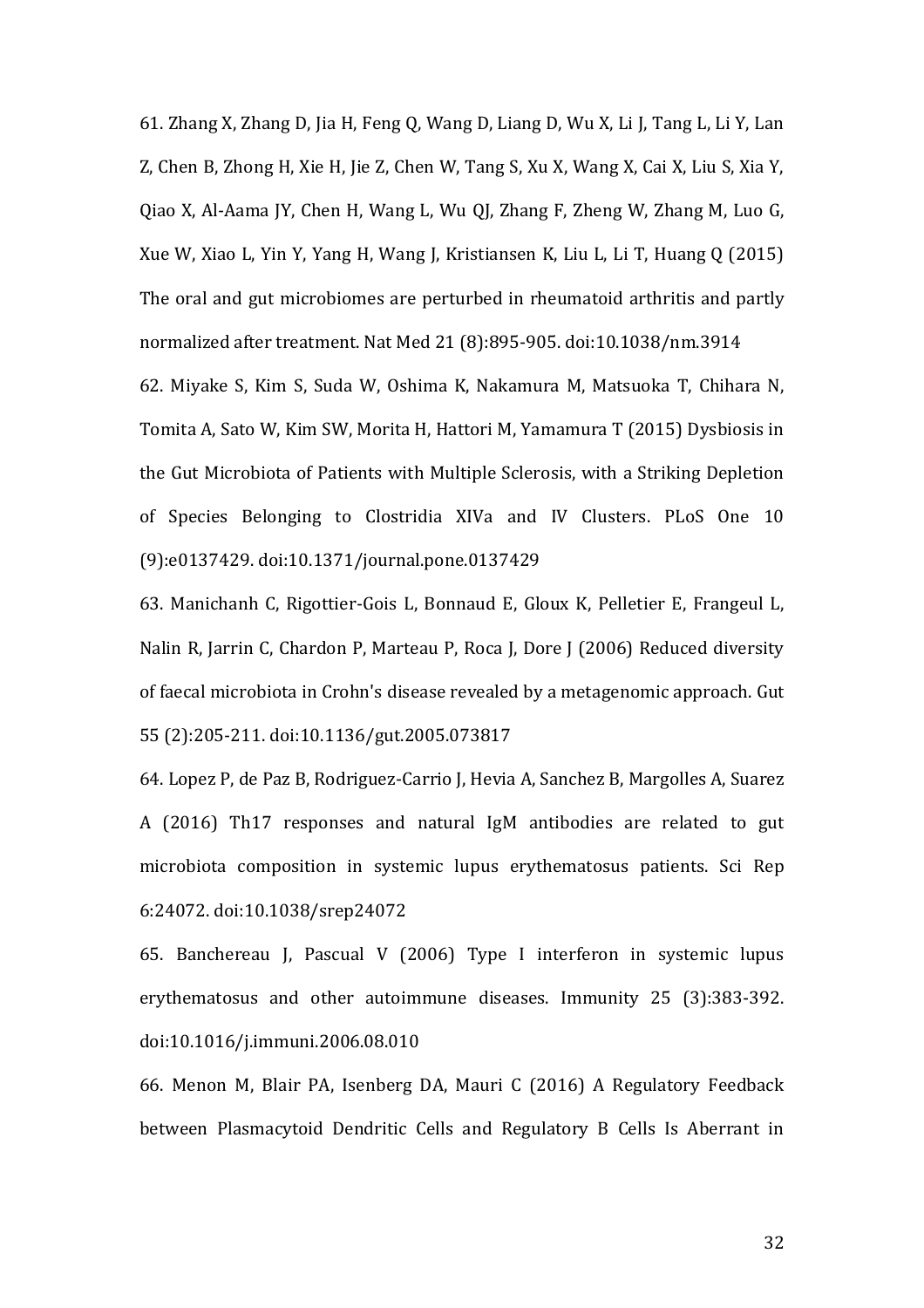Systemic Lupus Erythematosus. Immunity 44 (3):683-697. doi:10.1016/j.immuni.2016.02.012

<span id="page-32-0"></span>67. Graham DY, Lew GM, Klein PD, Evans DG, Evans DJ, Jr., Saeed ZA, Malaty HM (1992) Effect of treatment of Helicobacter pylori infection on the long-term recurrence of gastric or duodenal ulcer. A randomized, controlled study. Ann Intern Med 116 (9):705-708

<span id="page-32-1"></span>68. Langevitz P, Livneh A, Bank I, Pras M (2000) Benefits and risks of minocycline in rheumatoid arthritis. Drug Saf 22 (5):405-414

<span id="page-32-2"></span>69. Golub LM, Ramamurthy NS, McNamara TF, Greenwald RA, Rifkin BR (1991) Tetracyclines inhibit connective tissue breakdown: new therapeutic implications for an old family of drugs. Crit Rev Oral Biol Med 2 (3):297-321

<span id="page-32-5"></span><span id="page-32-4"></span><span id="page-32-3"></span>70. Marzo-Ortega H, Misbah S, Emery P (2001) Minocycline induced autoimmune disease in rheumatoid arthritis: a missed diagnosis? J Rheumatol 28 (2):377-378 71. Golstein PE, Deviere J, Cremer M (1997) Acute hepatitis and drug-related lupus induced by minocycline treatment. Am J Gastroenterol 92 (1):143-146 72. Borody TJ, Warren EF, Leis S, Surace R, Ashman O (2003) Treatment of ulcerative colitis using fecal bacteriotherapy. J Clin Gastroenterol 37 (1):42-47 73. Borody T, Leis S, Campbell J, Torres M, Nowak A (2011) Fecal Microbiota Transplantation (FMT) in Multiple Sclerosis (MS). Am J Gastroenterol 106:S352- S352

<span id="page-32-8"></span><span id="page-32-7"></span><span id="page-32-6"></span>74. Borody T, Rosen D, Torres M, Campbell J, Nowak A (2011) Myoclonusdystonia Affected by GI Microbiota? Am J Gastroenterol 106:S351-S352 75. Matsuzaki T, Yamazaki R, Hashimoto S, Yokokura T (1997) Antidiabetic effects of an oral administration of Lactobacillus casei in a non-insulin-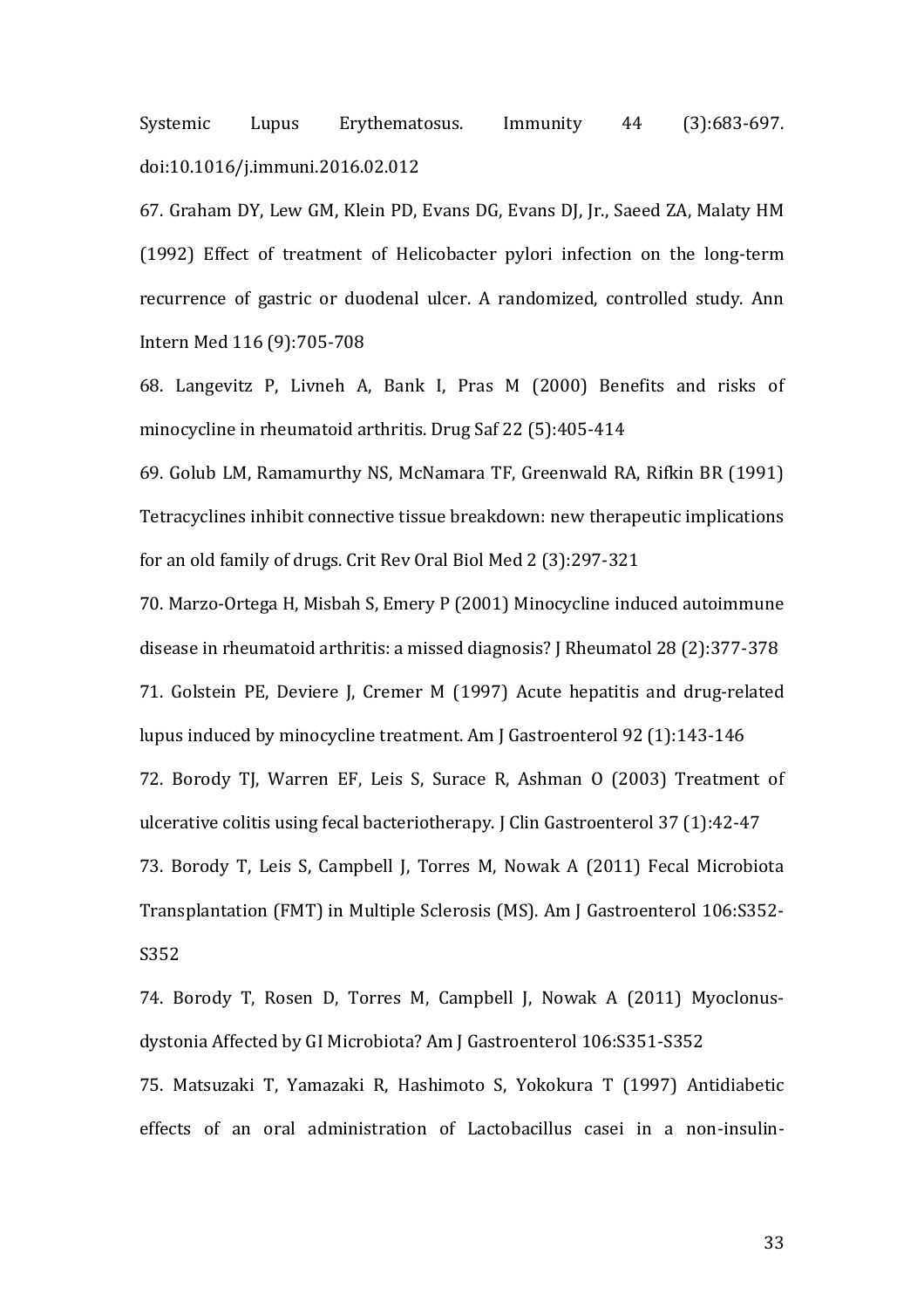dependent diabetes mellitus (NIDDM) model using KK-Ay mice. Endocr J 44 (3):357-365

<span id="page-33-0"></span>76. Warden CC (1909) The Toxemic Factor in Rheumatoid Arthritis. Cal State J Med 7 (8):299-301

<span id="page-33-1"></span>77. Slavin J (2013) Fiber and prebiotics: mechanisms and health benefits. Nutrients 5 (4):1417-1435. doi:10.3390/nu5041417

<span id="page-33-2"></span>78. Chen CC, Walker WA (2005) Probiotics and prebiotics: role in clinical disease states. Adv Pediatr 52:77-113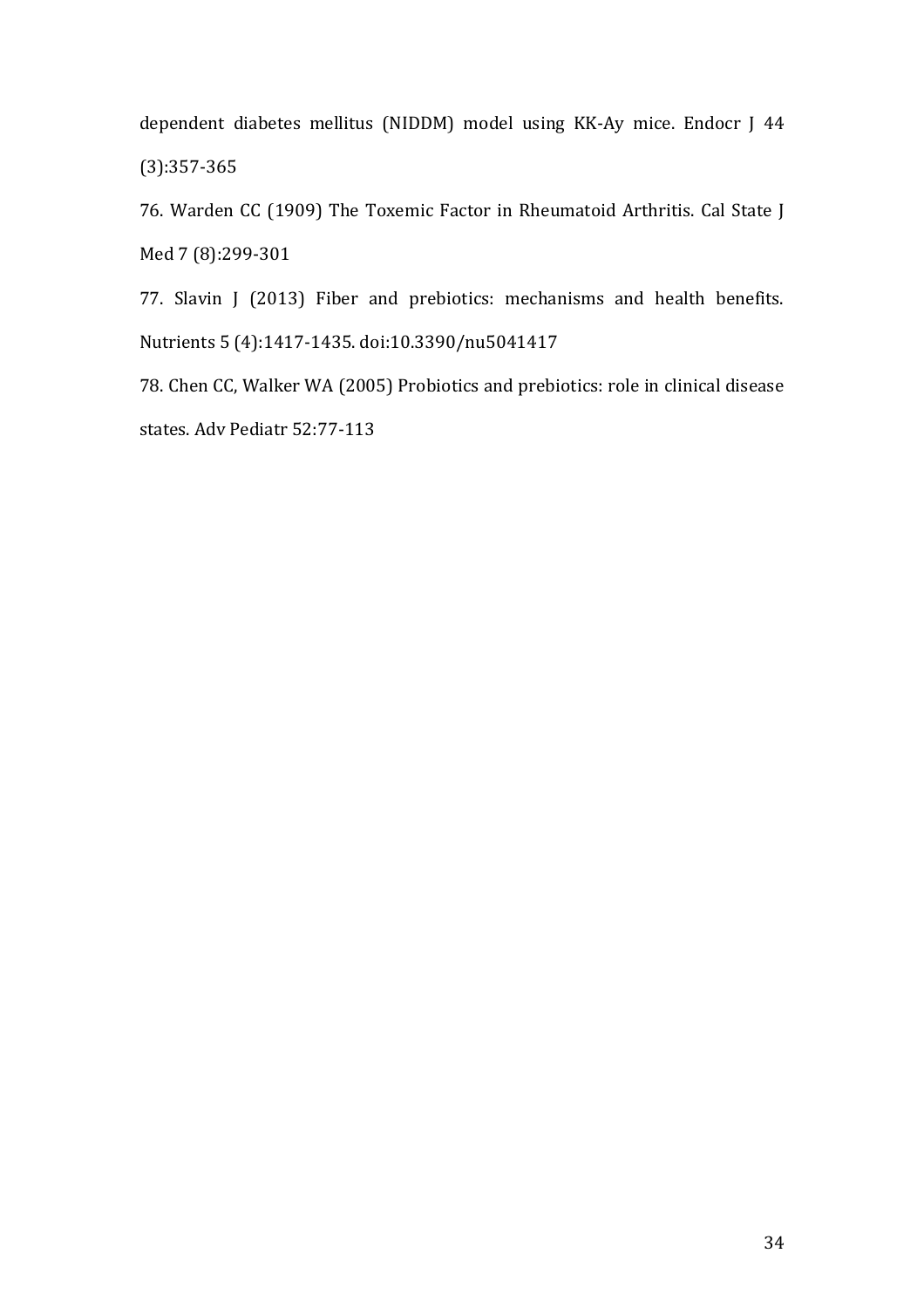| <b>Term</b>               | <b>Meaning</b>                                                                                        |  |  |
|---------------------------|-------------------------------------------------------------------------------------------------------|--|--|
| <b>Dysbiosis</b>          | Microbial imbalance on or inside of the host                                                          |  |  |
| <b>Enterotype</b>         | A way to stratify individuals based on their gut<br>microbiota                                        |  |  |
| <b>Metabolomics</b>       | The study of the metabolites found within a given<br>environmental sample                             |  |  |
| <b>Metagenomics</b>       | The study of the genetic material within a given<br>environmental given sample                        |  |  |
| <b>Metatrascriptomics</b> | The study of the function and activity of<br>transcripts found within a given environmental<br>sample |  |  |
| <b>Microbiome</b>         | The collective genomes of the microorganisms<br>found on the host                                     |  |  |
| <b>Microbiota</b>         | The ecological community of microorganisms that<br>live on the host                                   |  |  |
| <b>Pathobiont</b>         | A commensal bacteria that has the potential to<br>cause pathology                                     |  |  |
| <b>Prebiotic</b>          | A non-digestible food ingredient that promotes<br>the growth of beneficial bacteria                   |  |  |
| <b>Probiotic</b>          | A dietary supplement containing live beneficial<br>bacteria                                           |  |  |
| <b>Proteomics</b>         | The study of proteins found within a given<br>environmental sample                                    |  |  |
| <b>Virome</b>             | The collection of viruses on the host                                                                 |  |  |
| β-diversity               | The ratio between local and regional diversity                                                        |  |  |

**Table 1**. A glossary of terms commonly used in the study of the gut microbiota and gut microbiome.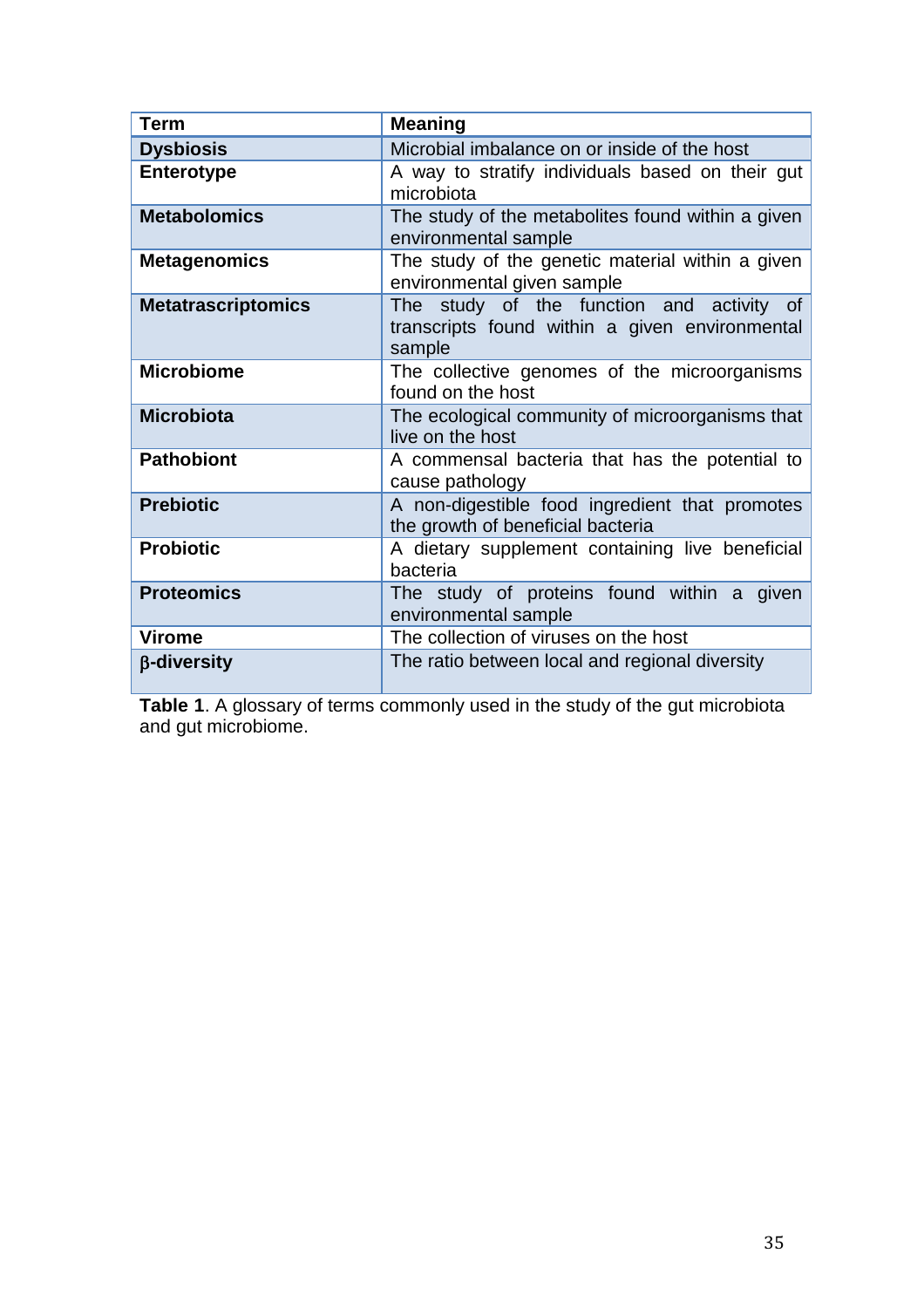| Year | <b>Experimental system</b>                                                                                               | <b>Findings</b>                                                                                                                                                                                  | Ref  |
|------|--------------------------------------------------------------------------------------------------------------------------|--------------------------------------------------------------------------------------------------------------------------------------------------------------------------------------------------|------|
| 2014 | <b>MRL-Ipr mice</b><br>Readout: disease severity,<br>analysis of stool by 16S<br>rRNA sequencing                         | Faecal samples from female mice with<br>severe lupus-like disease<br>have<br>an<br>increase in Lachnospiraceae compared<br>to samples from male mice with mild<br>disease                        | [56] |
| 2015 | $SNF_1$ mice<br>Readout: disease severity,<br>analysis of stool by 16S<br>rRNA sequencing                                | Feeding mice acidified water<br>delays<br>onset of lupus-like disease; delayed<br>disease onset associated with decrease<br>in $\beta$ -diversity of faecal bacteria compared<br>to control mice | [59] |
| 2015 | <b>SLE patients</b><br>Readouts: analysis of stool<br>by 16S rRNA sequencing                                             | Lower Firmicutes/Bacteriodetes ratio<br>in<br>stool of SLE patients compared<br>to<br>healthy controls                                                                                           | [2]  |
| 2015 | <b>SLE patients;</b><br>Readout: analysis of stool<br>by liquid chromatography<br>and mass spectrometry<br>$\sim$ $\sim$ | Reduction in metabolites associated with<br>purine, pyrimidine and amino acid<br>metabolism in faecal samples from SLE<br>patients compared to healthy controls.<br>.                            | [3]  |

**Table 2.** Summary of key findings supporting a role for dysbiosis in the development of SLE.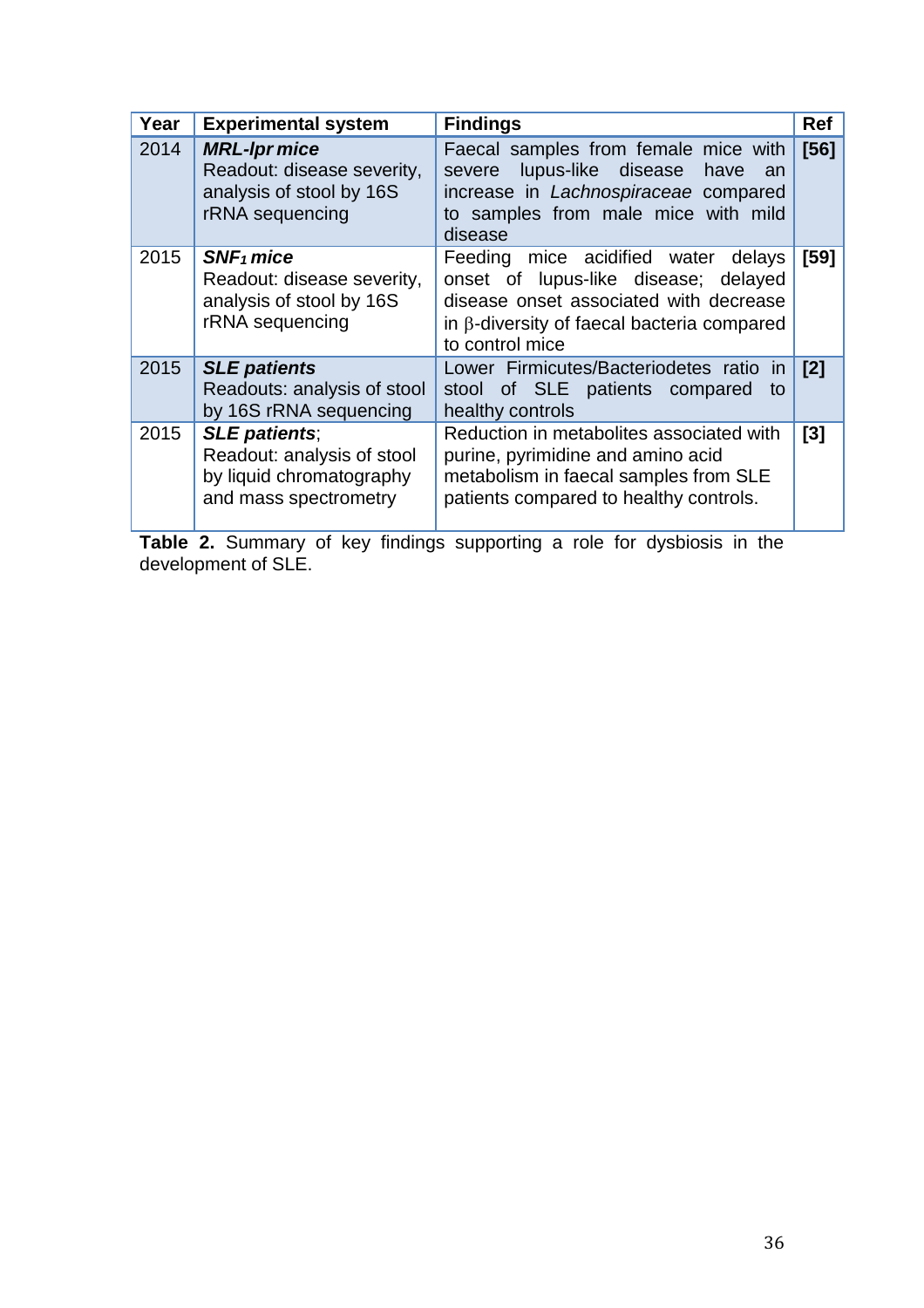### **Figure legends**

# **Figure 1. Development of autoimmune disease is dependent upon a complex interplay between genetic and environmental factors.**

Although the exact aetiopathogenesis of autoimmune disease remains unknown, it is hypothesized that a combination of both genetic and environmental factors are needed for disease development. The relative importance of genetics versus environmental factors in the development of autoimmunity is yet to be understood, although it is currently under active investigation. Although several environmental factors have been linked to disease development in genetically predisposed individuals, recent research has suggested that changes in the composition of the gut microbiota may play an important role.

### **Figure 2. Proposed causes of dysbiosis.**

Pathological changes in the gut-microbiota, or dysbiosis, has been implicated as a potential risk factor for the development of autoimmune diseases such as SLE. Many factors could contribute to dysbiosis, including host-genetics, age, diet and other environmental factors. Genetic factors that have been associated with changes in the microbiota include sex and certain disease associated risk alleles such as HLA haplotype. Changes with age have also been associated with immune pathology, such as changes to microbial exposure at birth or due to aging. Environmental factors that may cause dysbiosis and have also been associated with increasing incidences in